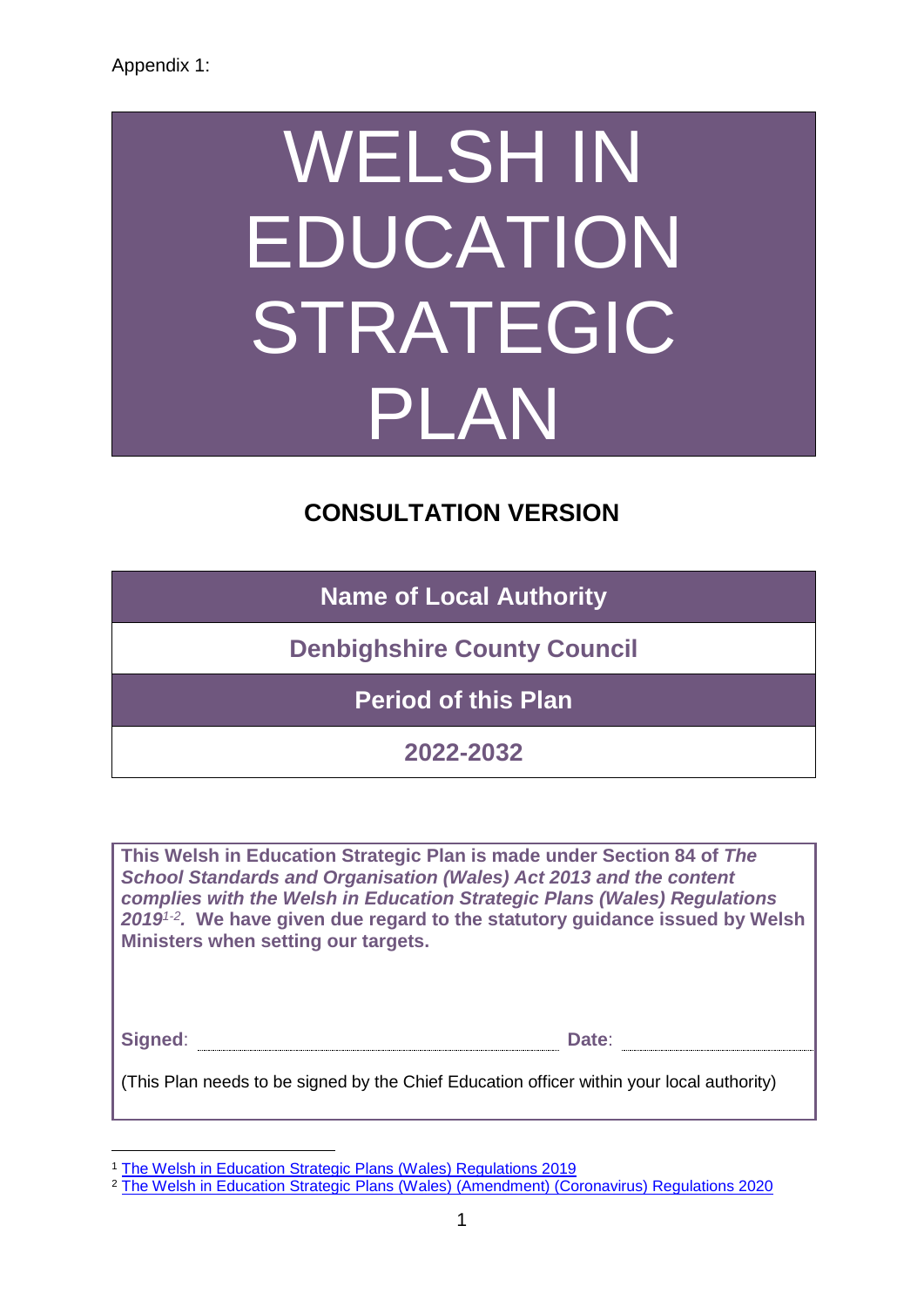# **Our ten year vision for increasing and improving the planning of the provision of Welsh-medium education in our area**

By September 2032 it is the aspiration of Denbighshire County Council that 40% of all seven year old pupils will have attend Welsh – medium education. Having a strong foundation in speaking and communicating in Welsh will increase a pupil's choice and confidence to follow a fully bilingual path in education and onwards into employment and in the wider community.

In September 2020, 28% of Year 2 pupils in Denbighshire schools were receiving Welsh medium education. By 2032, Denbighshire County Council's aspiration, through full consultation with stakeholders, is that the lower target of 37% proposed by the Welsh Government is exceeded and with the aim of being closer to the upper target of 41%.

In the period between 2010 and 2020 the percentage and number of pupils receiving Welsh medium primary education in Denbighshire increased. This has coincided with investment in the school estate and implementation of school reorganisation proposals. Currently there is surplus capacity within Welsh medium schools which could facilitate 30% of all Year 1 pupils in Denbighshire although this is not evenly distributed throughout the County. In some areas there is less than 4% surplus capacity available therefore further growth will require changes to be implemented.

In Denbighshire it is proposed to meet the target for growth through increasing the capacity of Welsh Medium Schools and changing the language designation of English medium schools. This will result in a gradual increase in the availability of Welsh medium education over the 10 year duration of this plan.

This aspiration would support the Welsh Government aim of increasing the number of Welsh speakers to one million by 2050. This also supports Denbighshire County Council's vision of the Welsh language which is set out in the Welsh Language Strategy:

• Denbighshire is a predominantly bilingual county with a rich culture and heritage.

• We want to enhance the bilingual culture and ethos of the organisation, providing training and social opportunities for our staff to work in Welsh and increase their confidence in using the language in the workplace.

• We want to work with partners and the wider communities to ensure that Welsh is a thriving language in Denbighshire.

All schools in Denbighshire will be required to include in their Annual Governors Report to parents what actions they have implemented to support the outcomes of this plan for its duration.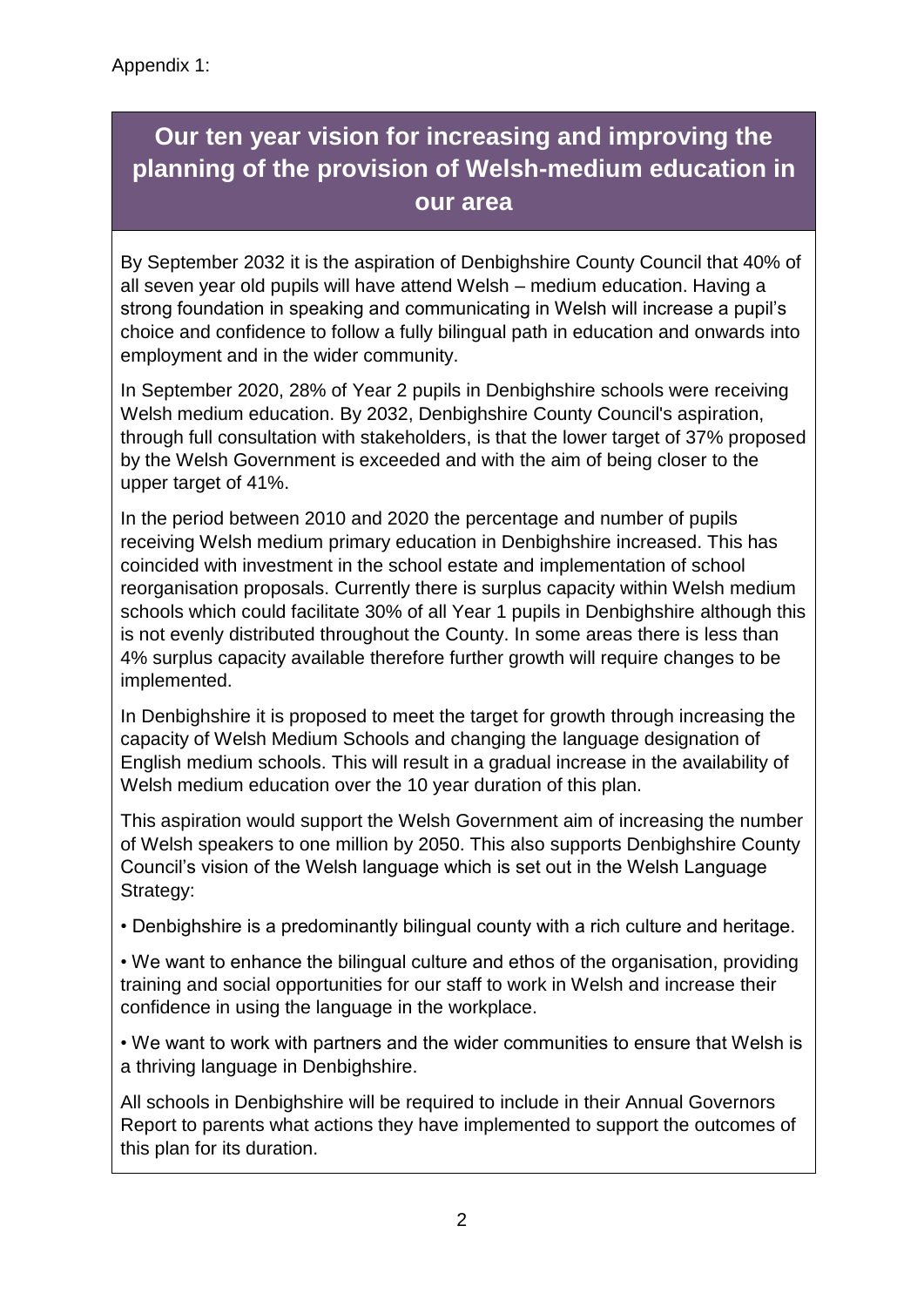# **Outcome 1:**

## **More nursery children/ three year olds receive their education through the medium of Welsh**

## **Where are we now?**

The language of preschool delivery in Denbighshire is as follows in accordance to the description of the provider:

| Number of<br>childcare providers<br>by language of<br>provision | Welsh | Welsh and<br>English | English<br>with<br>elements<br>of Welsh | English        | Total<br>settings |
|-----------------------------------------------------------------|-------|----------------------|-----------------------------------------|----------------|-------------------|
| Number of<br>registered child<br>minders                        | 6     | 0                    | 11                                      | 22             | 39                |
| Number of<br>registered Day<br><b>Nurseries</b>                 | 15    | 3                    | 26                                      | $\overline{2}$ | 56                |
| Number of<br>registered Care<br><b>Sessions</b>                 | 9     | 0                    | $\overline{2}$                          | 0              | 11                |
| Number of<br>registered after<br>school settings                | 6     | 0                    | 8                                       | 3              | 17                |
| Total                                                           | 36    | 3                    | 56                                      | 27             | 123               |

32% of all settings are either Welsh medium or bilingual. 79% of all settings offer some elements of Welsh.

The highest proportion of either Welsh medium or bilingual settings are in the Corwen area with 80% and these supply 98% of all available places. The area with the most places available is Ruthin, but the location of Cylch Rhuthun in the village of Pwllglas is not appropriate to parents without a car.

| Area          | Percentage<br><b>Welsh or</b><br><b>Bilingual</b><br><b>Settings</b> | <b>Capacity of</b><br><b>Welsh Medium</b><br>or Bilingual<br><b>Settings</b> | <b>Capacity of all</b><br>childcare<br>settings in the<br>area |
|---------------|----------------------------------------------------------------------|------------------------------------------------------------------------------|----------------------------------------------------------------|
| Corwen        | 80%                                                                  | 123                                                                          | 126                                                            |
| Denbigh       | 38%                                                                  | 252                                                                          | 608                                                            |
| Llangollen    | 29%                                                                  | 39                                                                           | 185                                                            |
| Prestatyn     | 10%                                                                  | 67                                                                           | 683                                                            |
| Rhyl          | 19%                                                                  | 158                                                                          | 1053                                                           |
| <b>Ruthin</b> | 57%                                                                  | 354                                                                          | 705                                                            |
| St Asaph      | 25%                                                                  | 38                                                                           | 211                                                            |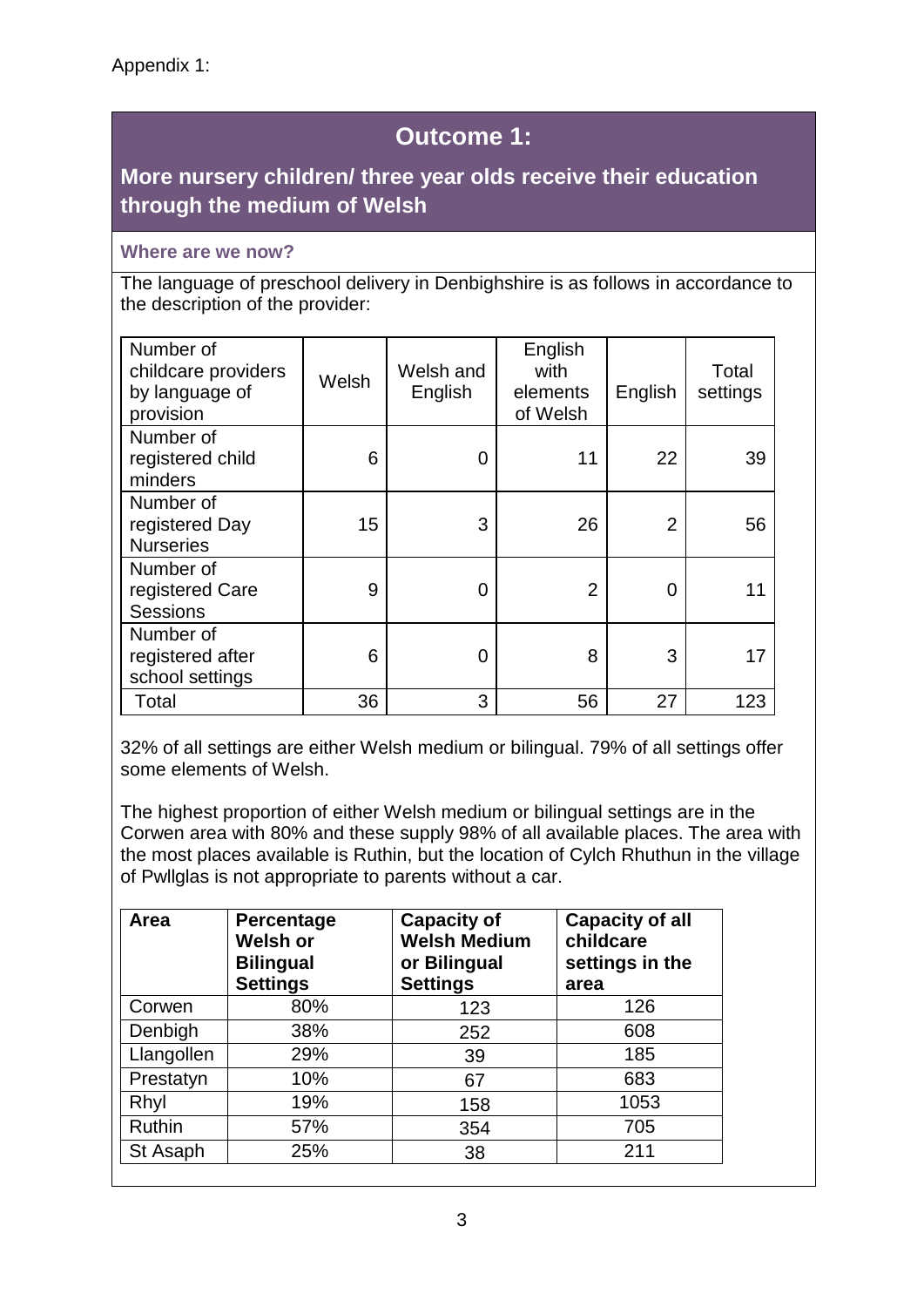The majority of Welsh medium Childcare providers in Denbighshire are affiliated to Mudiad Meithrin. In 2020, the percentage of children transferring to Welsh medium education was 93.8%, which is higher than the all Wales transfer rate of 89.8%. The lowest transition rates were from Cylch Bodawen and Cylch Dinbych Ucha. Both of these settings are located in Denbigh.

During the previous plan, new Cylch Meithrin provisions were opened in Gwyddelwern, Llanfair Dyffryn Clwyd, Clocaenog and St Asaph. Two of these provisions were co-located on the same site as a primary school. These four settings provide 87 places. In addition two existing settings (Aberclwyd and Rhuddlan) were merged to create Cylch Dewi Sant which relocated to the site of Ysgol Dewi Sant in Rhyl.

There have been 17 Ti a Fi groups running in Denbighshire, with additional support being targeted in the areas of Rhyl, Prestatyn, St Asaph and Corwen.

## Flying Start

There are 3 welsh medium settings out of 13 (23%) in all 3 of our Flying Start areas. This means 25 children out of the 170 (14.7%) attend a Welsh medium setting.

## Learner Transport

In accordance with section 10 of the Learner Travel (Wales) Measure 2008, the Authority promotes access to Welsh medium education by providing discretionary transport to the nearest suitable Welsh or English medium education, if this is parental / carer preference. This will apply even if the school is not their nearest suitable school.

For Welsh Medium education it would be a school which is categorised as either 1 or 2 within the Welsh Government guidelines on Welsh Medium Provision. For category 2 it would a school where at least 80% of subjects (excluding Welsh and English) are taught through the medium of Welsh, but are also taught through the medium of English.

If the nearest Welsh or English medium school is outside of County then transport would still be provided by the Authority. Preference will only be considered against Welsh Medium or English Medium schools. This is subject to the same distance criteria as within the County.

**Where do we aim to be within the first 5 years of this Plan and how we propose to get there?**

Within the first five years of the plan it is intended to safeguard existing provision and improve accessibility for Welsh medium and bilingual preschool provision. This will be delivered by:

- Completing new co located childcare facilities at Ysgol Dewi Sant, Rhyl and Ysgol Twm o'r Nant, Denbigh ensuring sufficiency of facilities.
- Improving Welsh medium childcare facilities in Ruthin and Prestatyn, safeguarding the places for the future.
- Increasing the number of settings which can deliver at least elements of Welsh from 79% to 90%.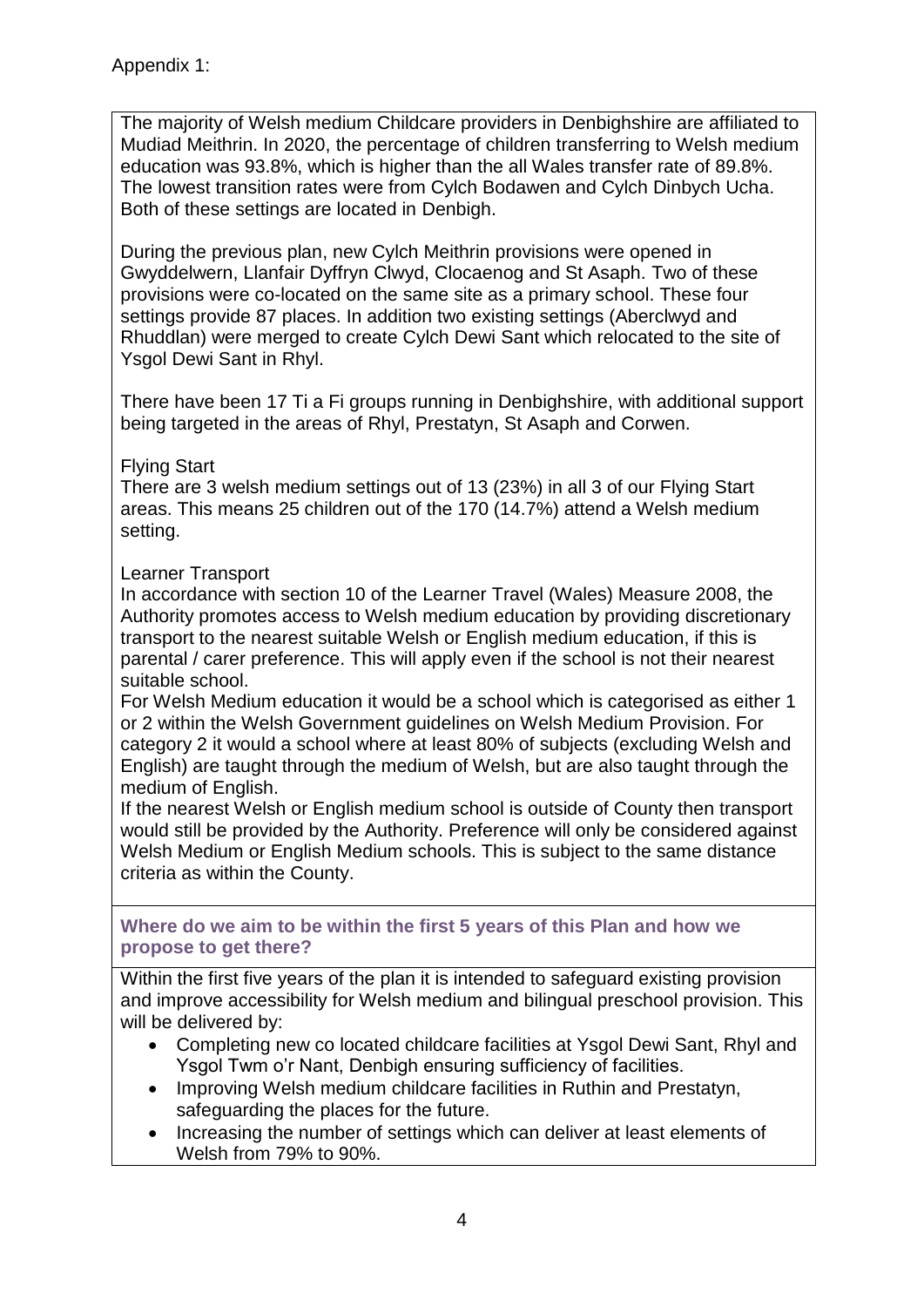- Increasing the number of available Welsh medium places in the Llangollen area to 60.
- Establishing a new Welsh Medium setting in the Oaktree, Integrated Childcare Centre creating a new flying start provider in Rhyl and increasing the number of available places.
- Ensure childcare provision is available for every Welsh medium primary school in Denbighshire.
- Mudiad Meithrin will work with the Council and others to create a clear picture of the path to Welsh Education to ensure the right messages are being shared.
- Mudiad Meithrin will through the Cymraeg i Blant programme continue to support parents by running support sessions for prospective and new parents by offering baby massage, baby yoga and Story, Sign and Song sessions. The Cymraeg i Blant officer will share information on the benefits of introducing the Welsh language and share information about Welsh language care and education by working with the Health Visitors and Midwives within the County.
- Support Mudiad Meithrin to encourage further development of local Ti a Fi groups.
- Work with the Mudiad Meithrin Sefydlu a Symud (SAS) programme to ensure that more childcare settings are introducing the Welsh language throughout the County.
- Increase the percentage and number of children accessing Flying Start services through the medium of Welsh.
- Work with partners to ensure that the response to the Childcare Sufficiency Assessment is aligned to meet the need for Welsh-medium provision by strengthening and expanding Welsh-medium childcare provision to ensure a seamless path to Welsh-medium education.

Overall, during the first 5 years of this plan our aim is to deliver at least 80 new places and safeguard another 50 places.

Denbighshire County Council will also work with stakeholders to review the user pathway for parents to ensure there are opportunities at several points during the process to provide information about the Welsh-medium education options in their area? We will use the input of stakeholders to tailor the information available to parents and carers and ensure it clearly states:

- Welsh Medium Education is an option for everybody regardless of their linguistic background.
- The benefits of bilingualism and multilingualism.
- There is clear and comprehensive information in our admission booklet and on the website.
- Includes information regarding schools increasing the amount of Welsh and which schools are on the pathway to change language category, and what that means.
- How Denbighshire County Council ensures access to Welsh-medium education through its Learner Transport Policy.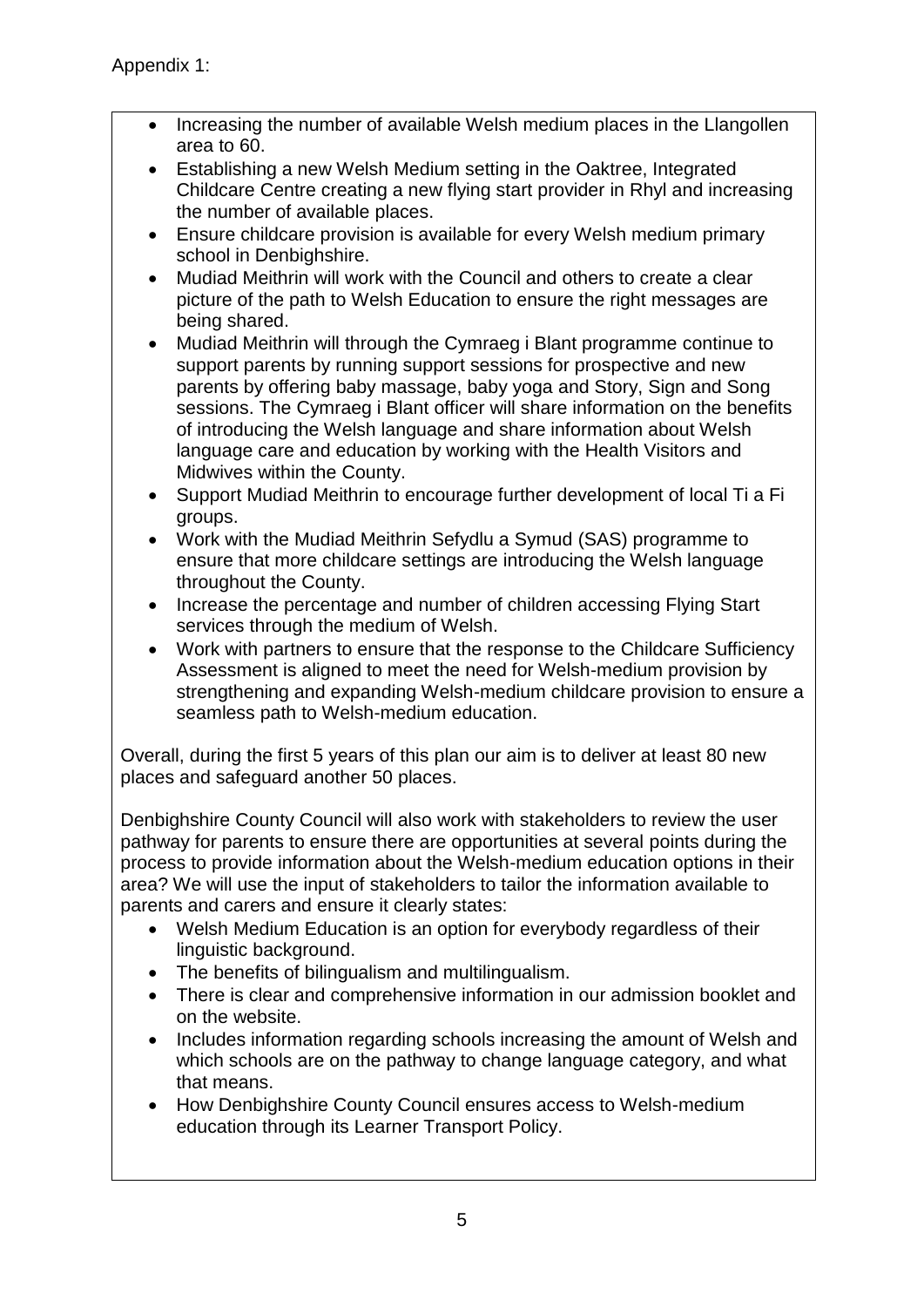We will also include links to additional information:

- Welsh literature and publications.
- Online resources.
- Opportunities for adults to learn Welsh.

To complement the online information frontline staff will be provided with training on how to discuss the Welsh-medium education options which are available, common questions/concerns.

## **Where do we expect to be at the end of our ten year Plan?**

At the end of our 10 year plan we expect:

- An Increase in the percentage of 3 year old children educated through the medium of Welsh to over 30%.
- An Increase in the availability of Welsh medium and bilingual places in the Denbigh area to over 50%.
- Support more settings who are currently delivering some Welsh elements to increase their provision to enable more Children leaving the setting are bilingual.
- More Welsh medium preschool capacity in the Rhyl and Prestatyn areas.
- More Welsh medium and bilingual settings located in close proximity to schools who are increasing their proportion of Welsh taught in the curriculum.
- More childcare settings introducing the Welsh language throughout the County.
- More children accessing Flying Start through the medium of Welsh.
- The Childcare Sufficiency Assessment will identify that there is a seamless path to Welsh-medium education.

## **Key Data**

In 2020-21 a total of 95 three year old children were educated only through the medium of Welsh. This represented 23% of all 3 year old children educated. The data below reflects potential growth based on the realization of our plans.

## Numbers and % of 3-year olds receiving their education through the medium of **Welsh**

| 2022 - 2023 |     | 2023 - 2024<br>2024 - 2025 |            | 2025 - 2026 |     | 2026 - 2027 |             |     |             |
|-------------|-----|----------------------------|------------|-------------|-----|-------------|-------------|-----|-------------|
| 110         | 25% | 110                        | <b>25%</b> | 110         | 25% | 118         | 27%         | 118 | 27%         |
| 2027 - 2028 |     | 2027 - 2028                |            | 2027 - 2028 |     |             | 2027 - 2028 |     | 2027 - 2028 |
| 118         | 27% | 132                        | <b>30%</b> | 132         | 30% | 140         | 32%         | 140 | 32%         |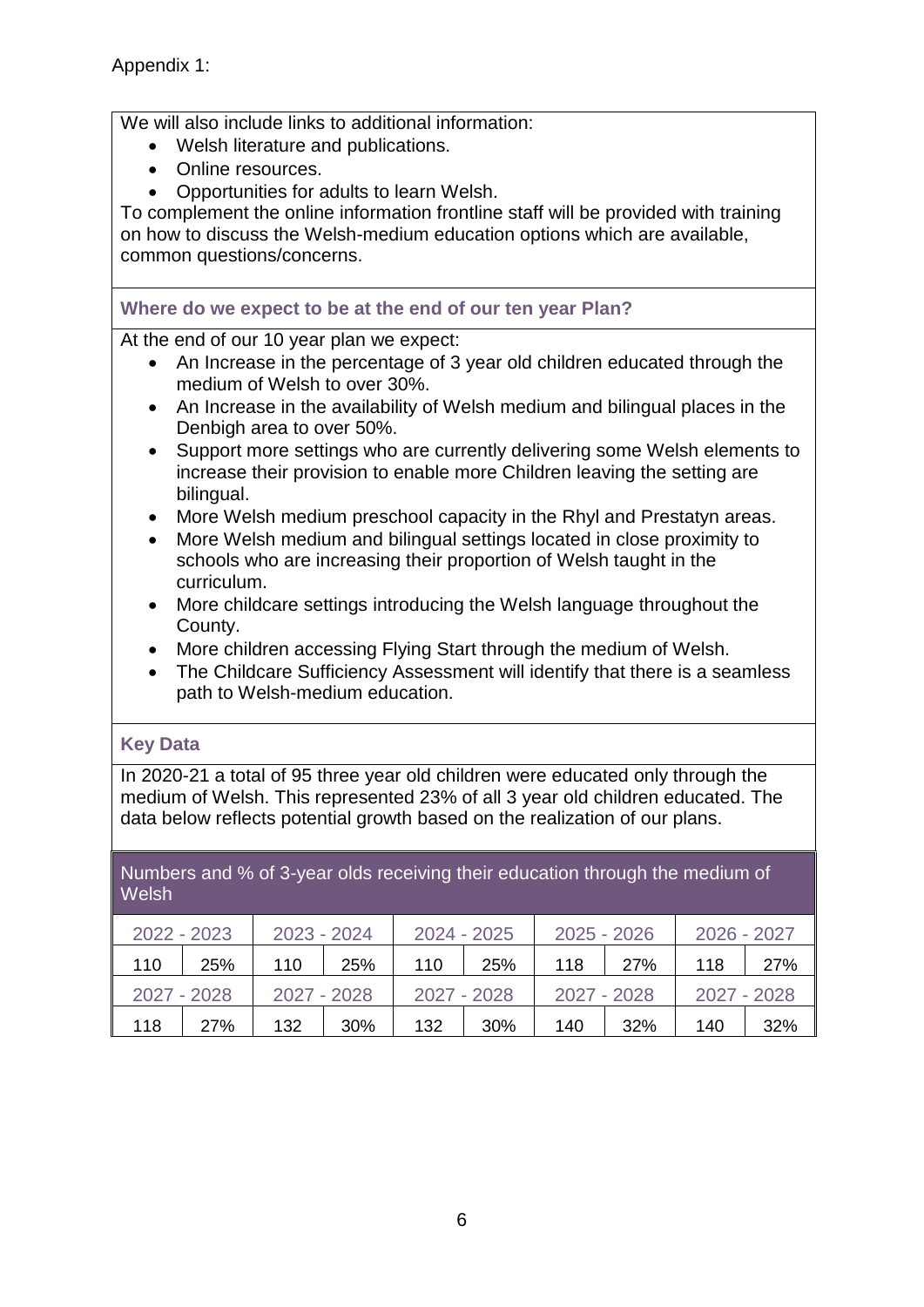## **More reception class children/ five year olds receive their education through the medium of Welsh**

## **Where are we now?**

Welsh medium education has grown in Denbighshire over the last 10 years.

|                                                                  | 2010 | 2020 | Change   |
|------------------------------------------------------------------|------|------|----------|
| Number of Primary pupils receiving<br>Welsh medium education     | 1750 | 2069 | $+18.2%$ |
| Percentage of primary pupils<br>receiving Welsh medium education | 24%  | 27%  | $+3%$    |
| Cumulative admission number<br>(Category 1 and 2)                | 321  | 324  | $+3$     |

As of 2020 there is space for 2304 full time primary pupils to access Welsh medium education within Denbighshire Schools. 10 of these school sites have also received significant investment over the last 10 years.

In the 2020/21 academic year 27% of all pupils in the Foundation Phase received Welsh medium education. 27% of all pupils were also in Year 1 of the 2020/21 academic year therefore 27% accurately represents the current baseline.

In 2020, Denbighshire County Council completed the Welsh Language Centre building. The building accommodates the latecomer provision for pupils between 7 and 11 year olds in the county and is located in St Asaph. Due to the geography of the County the support for latecomers will be split between provision at the centre and through outreach service.

## **Where do we aim to be within the first 5 years of this Plan and how we propose to get there?**

Denbighshire has been set a target to increase the number of year 1 pupils educated through the medium of Welsh by 10% over the next 10 years. This plan identifies an approach that would facilitate this increase and acknowledges the requirement to start delivering change over the first 5 years.

## **Is the existing Welsh medium capacity sufficient to support this growth?**

Overall there is a 10.2% surplus capacity within schools which provide Welsh medium provision to allow for growth. However this capacity is not evenly distributed throughout the County with less than 4% available space in the Denbigh, Edeyrnion and Dee Valley areas.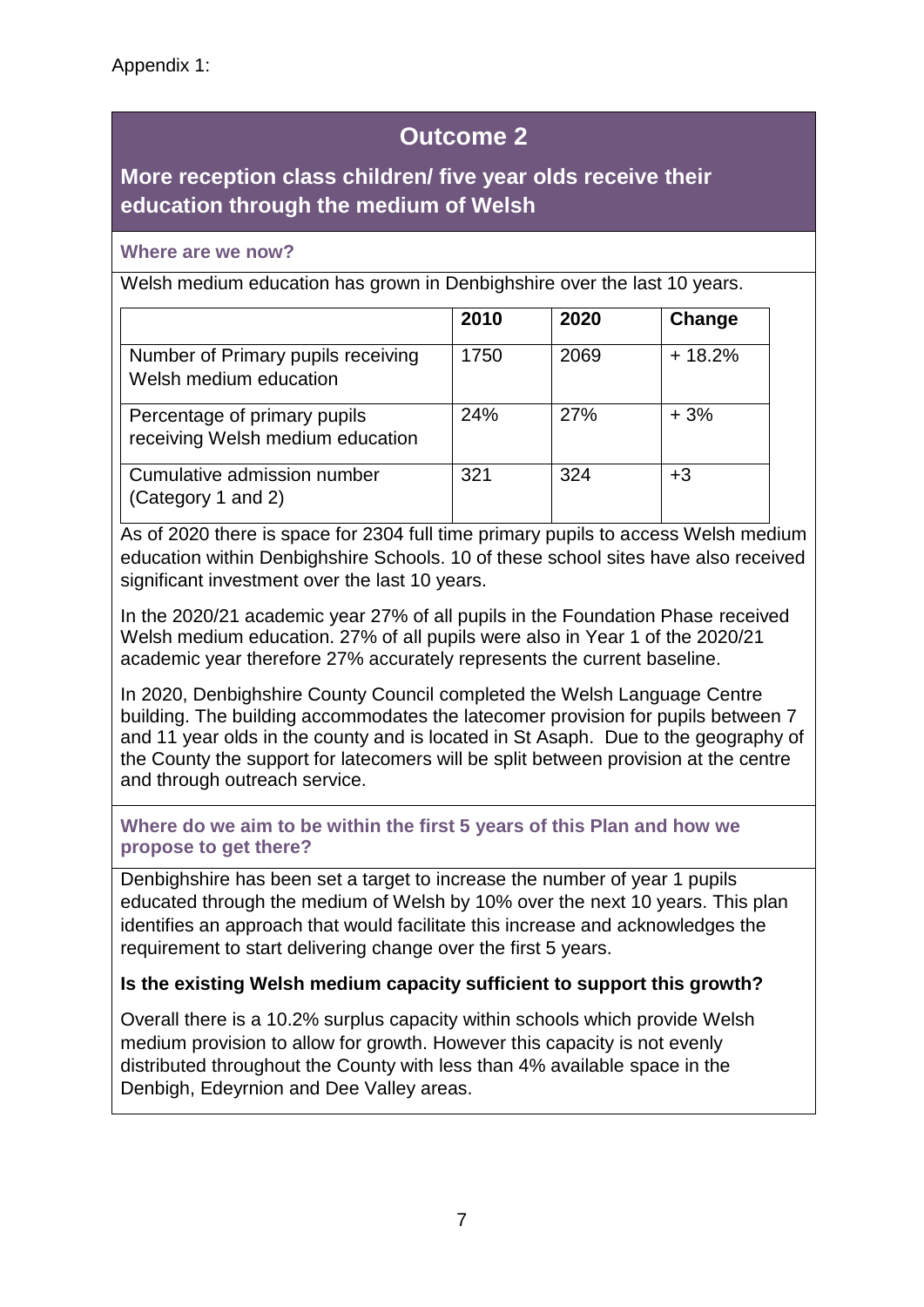If all available Welsh medium places were full, based on existing cohorts, 30% of pupils would receive Welsh medium education. Therefore additional changes will need to take place in order for Denbighshire to reach its target.

## **What is the proposed approach?**

• Increase capacity in Welsh Medium Schools

Ysgol Gymraeg y Gwernant in Llangollen is included in Band B of the 21<sup>st</sup> Century school programme and the investment in the school will see the admission number to increase by 11 from 19 to 30 and the overall full time capacity will increase to 210.

A review of other Welsh medium schools will also take place to identify how capacity can be increased within the existing curtilage of their buildings.

Change language designation of schools

This will require the language of teaching to change from English to Welsh, starting with the foundation phase.

This will be a process which will take place over a period of up to 6 years as new starters are taught through the medium of Welsh.

By 2032, schools who will have transitioned will be delivering at least the entire foundation phase through the medium of Welsh.

## **Which schools will be identified to develop their provision?**

Schools that have some or all of the following characteristics will have a shorter distance to travel when increasing their provision:

- Currently delivering a significant use of Welsh (Existing Category 4).
- A high proportion of staff with a high level of Welsh.
- Located in areas with low surplus capacity within existing Welsh medium schools.
- Support from the Governing Body.
- Access to Welsh or bilingual preschool provision.

As a result, this plan would prioritise increasing provision at schools which meet more of the above characteristics due to the increased likelihood that change will be achieved earlier.

By the end of the first five years it is expected that four schools will have started to introduce more Welsh in their foundation phase and that the overall percentage of year 1 pupils receiving Welsh medium education will increase by 5%. Denbighshire County Council and GWE will establish and implement a package of support for every school participating in transitioning language category.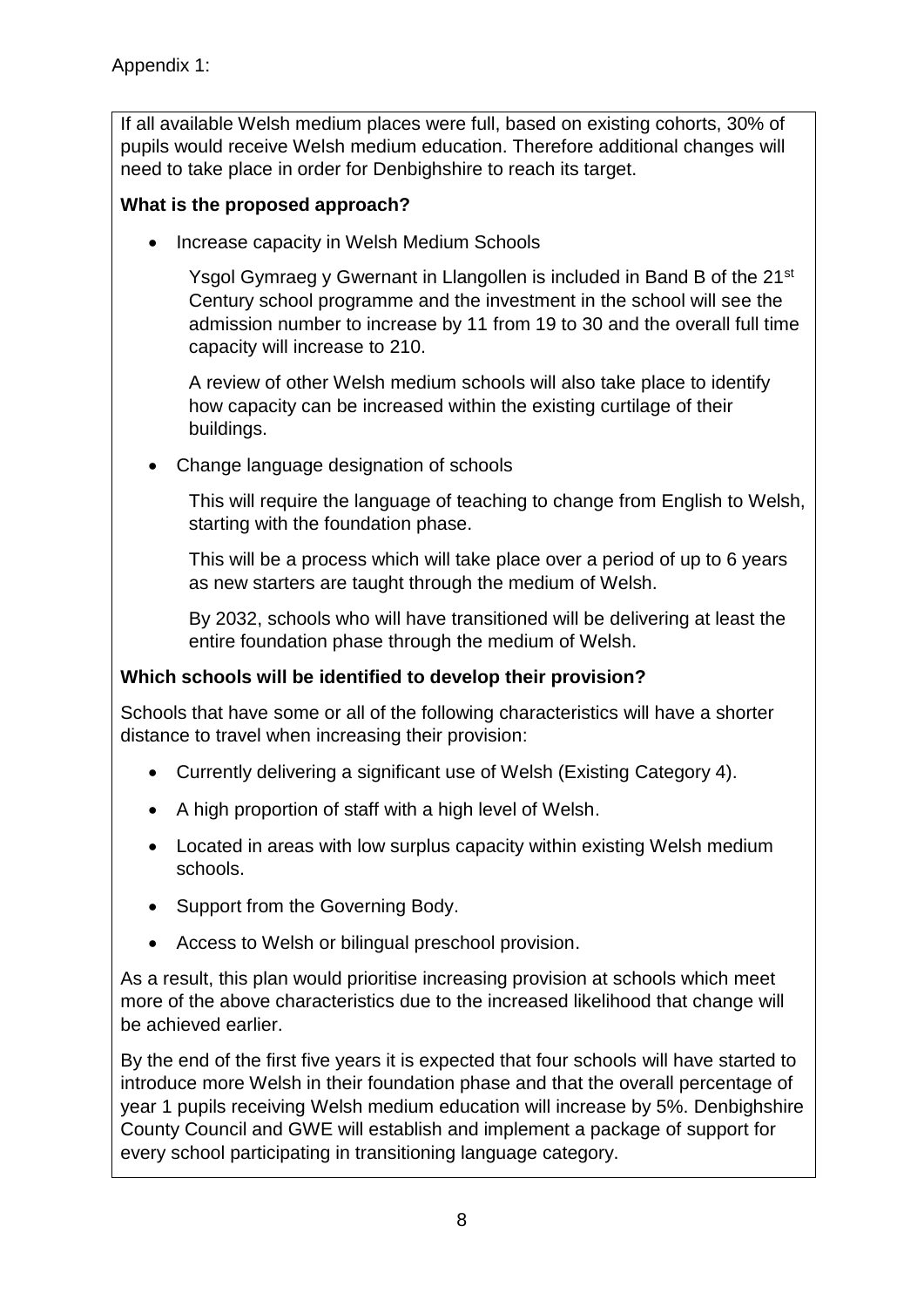## **What support will be provided for existing Welsh medium schools?**

The main support for growth within existing Welsh medium schools will be provided through:

- Investment in Welsh medium preschool facilities, making Welsh medium education more accessible and enabling partner organisations to engage with parents.
- Improving the availability and location of information on the Denbighshire County Council website ensuring that information is easy to find.
- Addressing issues which limit the current offer on some school sites through small scale capital investment.

Each element will, contribute towards the goal of increasing the number of pupils receiving Welsh medium education

## **Where do we expect to be at the end of our ten year Plan?**

By the end of this 10 year plan, it is expected that Denbighshire will within sight of the aspirational target of 40% of year 1 pupils receiving Welsh medium education. This will have been achieved through the planned capital investment in preschool and primary school infrastructure and through investment in transitioning schools to offer more Welsh medium education.

At least four schools will have successfully transitioned to delivering the foundation phase through the medium of Welsh and have completed the process to change language category to become category 2 schools. In addition it is expected that at least 4 other schools will have started the process to increase their Welsh medium offer and started the process to deliver a Welsh medium foundation phase.

The language designation of any new schools opened over the next 10 years will meet the strategic requirement of this plan.

As a result, the Welsh medium offer within Denbighshire will have grown by the equivalent of three and a half form entry or 105 places per year.

## **Key Data**

The data below is based on current projections which includes assumptions regarding growth in demand in existing Welsh medium schools and the transition of existing English medium schools to offer a Welsh medium foundation phase.

| Numbers and % of 5-year olds receiving their education through the medium of |  |
|------------------------------------------------------------------------------|--|
| Welsh                                                                        |  |

| 2022 - 2023 |     | 2023 - 2024 |             |     | 2024 - 2025 |             | $2025 - 2026$ |     | 2026 - 2027 |  |
|-------------|-----|-------------|-------------|-----|-------------|-------------|---------------|-----|-------------|--|
| 297         | 27% | 310         | 28%         | 310 | 28%         | 330         | 30%           | 352 | 32%         |  |
| 2027 - 2028 |     |             | 2028 - 2029 |     | 2029 - 2030 | 2030 - 2031 |               |     | 2031 - 2032 |  |
| 352         | 32% | 410         | 37%         | 410 | 37%         | 422         | 38%           | 444 | 40%         |  |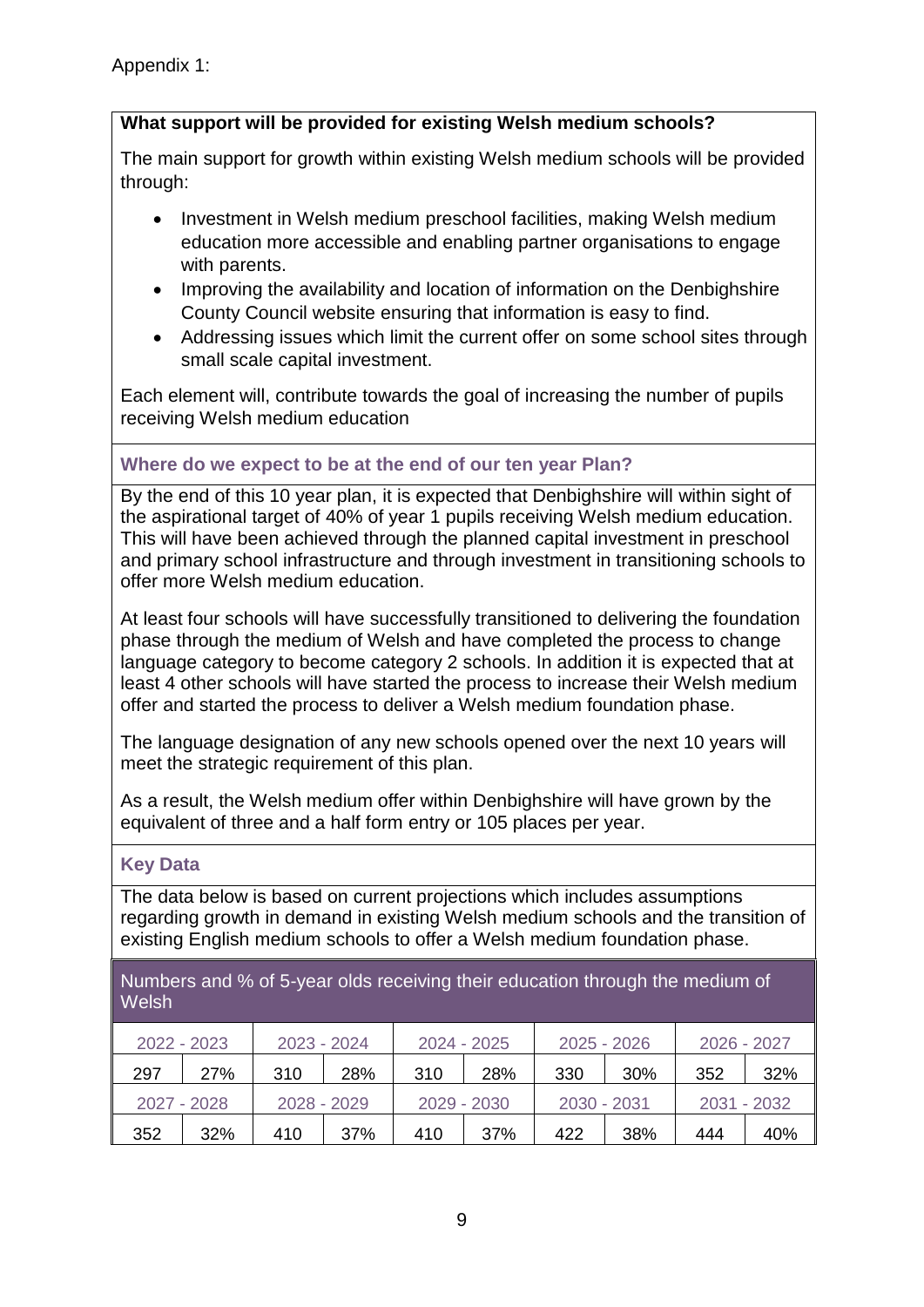# **More children continue to improve their Welsh language skills when transferring from one stage of their statutory education to another**

## **Where are we now?**

The baseline for the percentage of pupils transferring between key stage is as follows:

Foundation Phase

27% of the 2020/21 academic year pupils in year 1 are following their education through the medium of Welsh. 99% have continued from nursery education in 2018/19.

## Key Stage 2

27% of the 2020/21 academic year pupils in year 3 are following their education through the medium of Welsh. 97% have continued from year 1 in 2018/19.

## Key Stage 3

Over the last two years 93% of pupils in Denbighshire Primary schools who studied Welsh in Key Stage 2 transferred to Welsh medium provision in Key Stage 3. The figure excludes pupils attending the 'Trochi' immersion provision at Ysgol Glan Clwyd which enables latecomers to attend Welsh medium education.

Key Stage 4

Based on the latest available data, 95% of pupils who were assessed through the medium of Welsh at the end of Key Stage 3 (Year 9) continued to be assessed as Welsh 1<sup>st</sup> Language at the end of Key stage 4 (Year 11).

Current Provision at Key Stage 3 and 4

There are three schools in Denbighshire providing Welsh medium education in Key Stage 3 and 4. These are Ysgol Glan Clwyd in St Asaph, Ysgol Brynhyfryd in Ruthin and Ysgol Dinas Bran in Llangollen. Currently Ysgol Glan Clwyd is categorised as a Welsh medium Secondary School (Category 1) and Ysgol Brynhyfryd and Ysgol Dinas Bran are bilingual schools (Category 2B). New language categories will be published by Welsh Government in 2021 and Denbighshire's current Welsh medium secondary provision will transfer to new categories.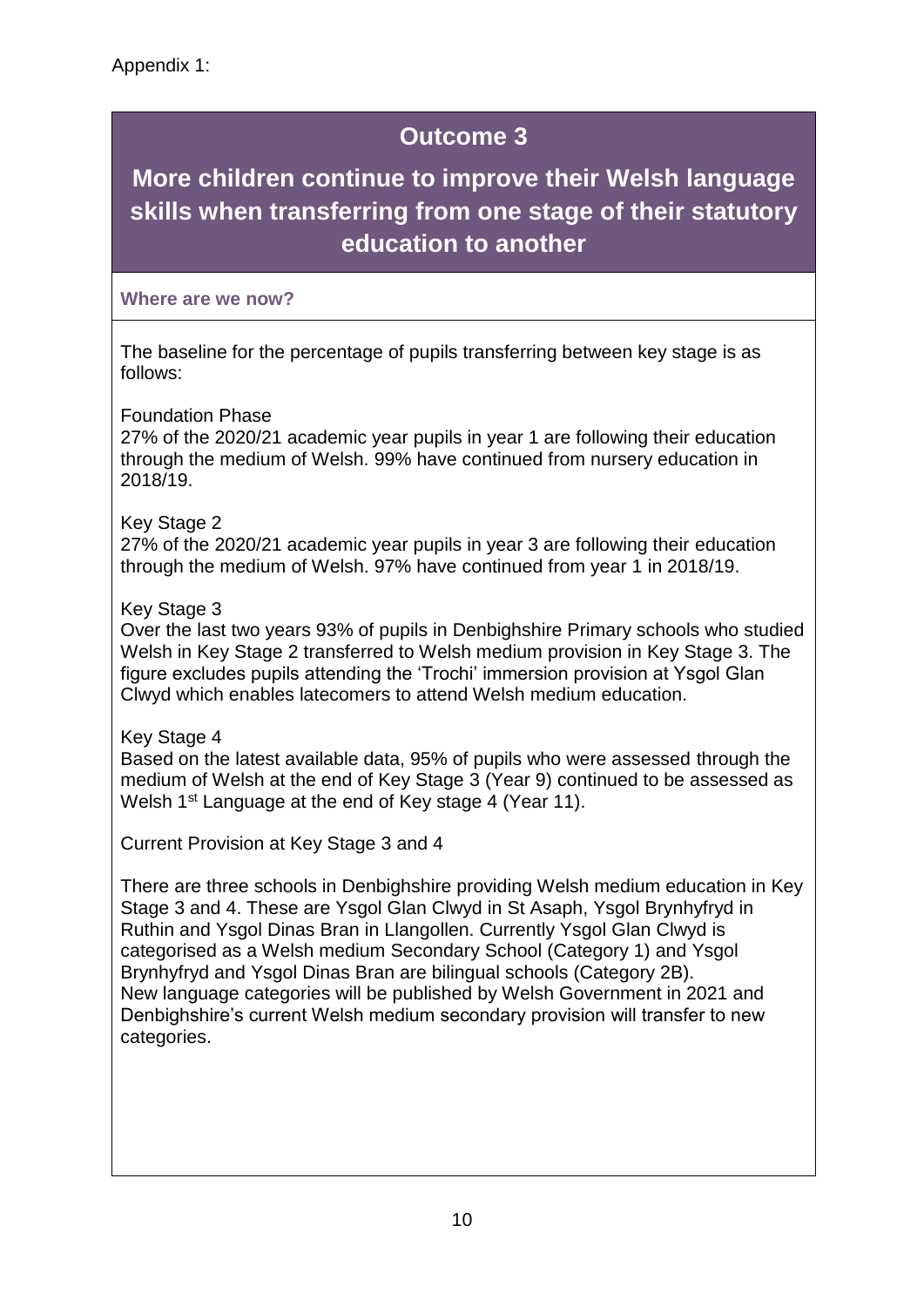**Where do we aim to be within the first 5 years of this Plan and how we propose to get there?**

The new language categories which Welsh Government will confirm during 2021 will require every school to be placed in its most appropriate category which demonstrates its Welsh language provision. Denbighshire County Council will agree with the governors of each maintained school the appropriate category for their provision based on their current provision and their interest in developing their provision in the future. Schools who are implementing the vision of this plan for linguistic development will be placed in transitional categories. This work will be completed by June 2022.

The package of support which the Council will have in place will support schools to meet the relevant educational and linguistic outcomes by 2032 and beyond.

## **Provision in the south of the County – Ruthin, Edeyrnion and Llangollen areas.**

Within the first 5 years work will take place specifically to review the provision in the South of the County to sustain and strengthen the Welsh medium secondary offer available to pupils. The Council will work with Ysgol Brynhyfryd and Ysgol Dinas Bran and their Welsh medium feeder schools to review current arrangements and identify ways to improve and sustain their Welsh medium offer with the aim of ensuring that by 2027 the same language offer is available for every pupil in Denbighshire up to the end of key stage 4.

From 2022 the Key Stage 4 offer at Ysgol Brynhyfryd will be identical to their English medium offer and comparable to the offer in Welsh medium secondary schools. The initial target for the review will be to identify the best ways of sustaining the offer and ensuring that there is no future regression.

At Ysgol Dinas Bran the focus of the review will be on identifying the best model for delivering an equitable offer to what will be offered at Ysgol Glan Clwyd and Ysgol Brynhyfryd.

## **Pupils transferring to secondary education**

93% of primary Welsh-medium pupils transfer to Welsh-medium secondary education at present. In 2020, 3% of the pupils transitioning from Welsh to English medium provision selected the English medium stream at Ysgol Brynhyfryd and Ysgol Dinas Bran and 4% selected an English medium secondary school. Most of the pupils transitioning to English medium secondary schools from Welsh medium primaries in 2020 selected a secondary school nearer to their home address than the nearest Welsh medium option.

The percentage of pupils transferring to Welsh medium secondary education in the south of the county is currently 89%. Therefore both secondary schools in the south of the County, Ysgol Brynhyfryd and Ysgol Dinas Bran will be supported by partners to work with feeder primaries and parents to increase the transition rate to 95% within the first 5 years.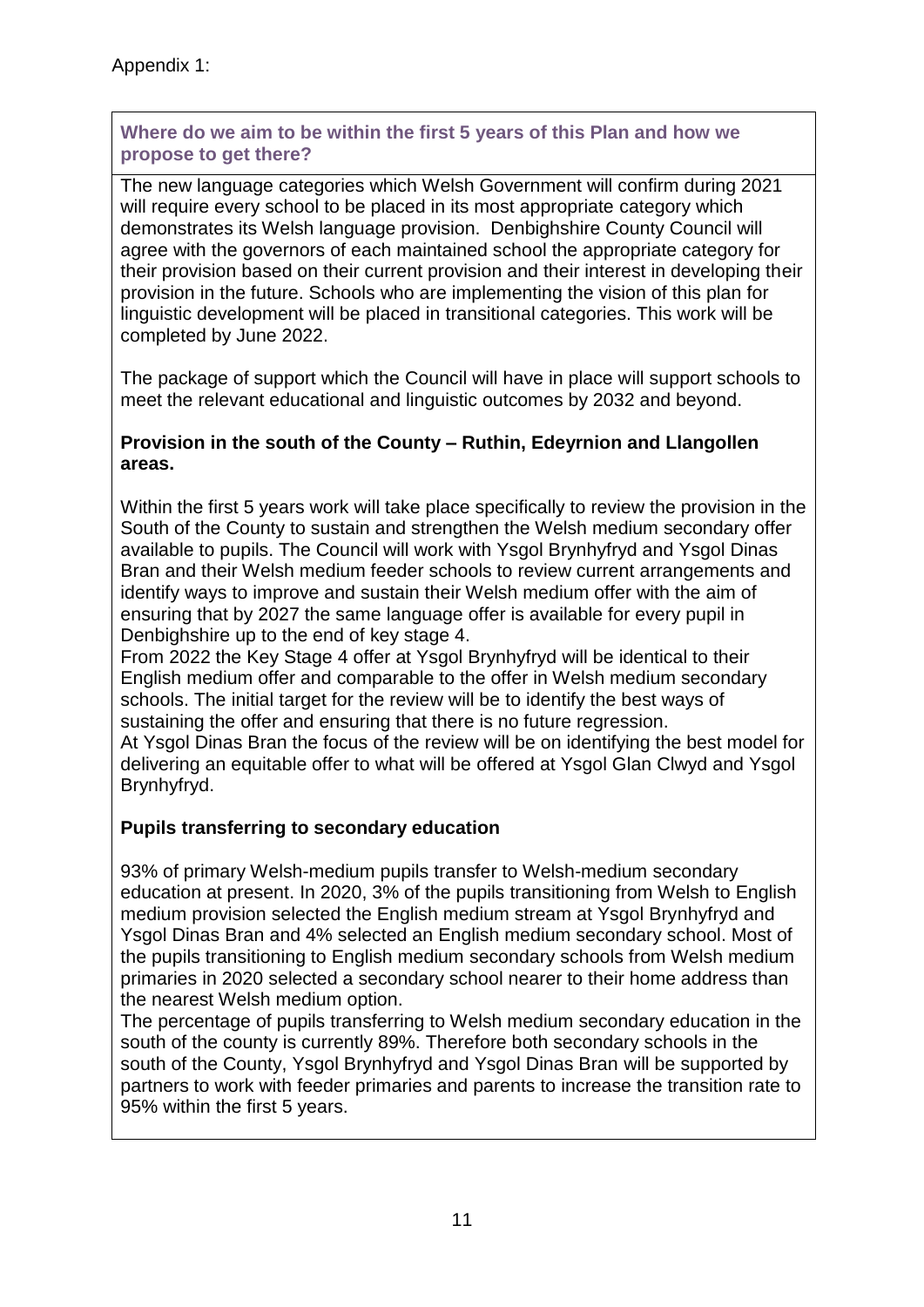Denbighshire County Council will continue to use the same data based methodology to monitor the linguistic progression rates as a consistent approach is essential to enable year on year comparison.

Denbighshire County Council will continue to work on a collaborative basis with neighbouring local authorities to ensure continuity in arrangements for persons accessing Welsh-medium education out of County.

## **Where do we expect to be at the end of our ten year Plan?**

It is intended that following working with the stakeholders of Ysgol Brynhyfryd and Ysgol Dinas Bran that by 2032 there will be a secondary provision in the South of the County that delivers equitable outcomes to that of a Welsh Medium School (Category 3 of the draft new School Language Designations).

That would ensure that there is parity of choice and opportunity with what is currently available in the north of County.

Primary schools which will have changed the language of their provision will have completed implementing a Welsh medium stream for 7 to 11 year olds with at least 60% of the pupils transitioning to Welsh medium secondary provision.

The south of the County will also have developed a 'Trochi' Welsh immersion provision to enable latecomers to access Welsh medium provision in key stage 3.

#### **Key Data**

In September 2020, 93q% (262) of pupils from Welsh medium primary schools in Denbighshire transferred to secondary Welsh medium education. This represented 24% of the entire Year 6 cohort.

The target takes into consideration the current number of pupils attending Welsh medium education in each cohort and is adjusted accordingly.

Numbers and % of learners continuing to improve their Welsh language skills when transferring from one stage of their statutory education to another

| 2022 - 2023 |                            | 2023 - 2024 |     | 2024 - 2025 |     | $2025 - 2026$ |     | 2026 - 2027 |     |
|-------------|----------------------------|-------------|-----|-------------|-----|---------------|-----|-------------|-----|
| 306         | 94%                        | 241         | 94% | 286         | 95% | 285           | 95% | 281         | 95% |
|             | 2028 - 2029<br>2027 - 2028 |             |     | 2029 - 2030 |     | 2030 - 2031   |     | 2031 - 2032 |     |
| 283         | 98%                        | 268         | 98% | 277         | 98% | 296           | 98% | 308         | 98% |
|             |                            |             |     |             |     |               |     |             |     |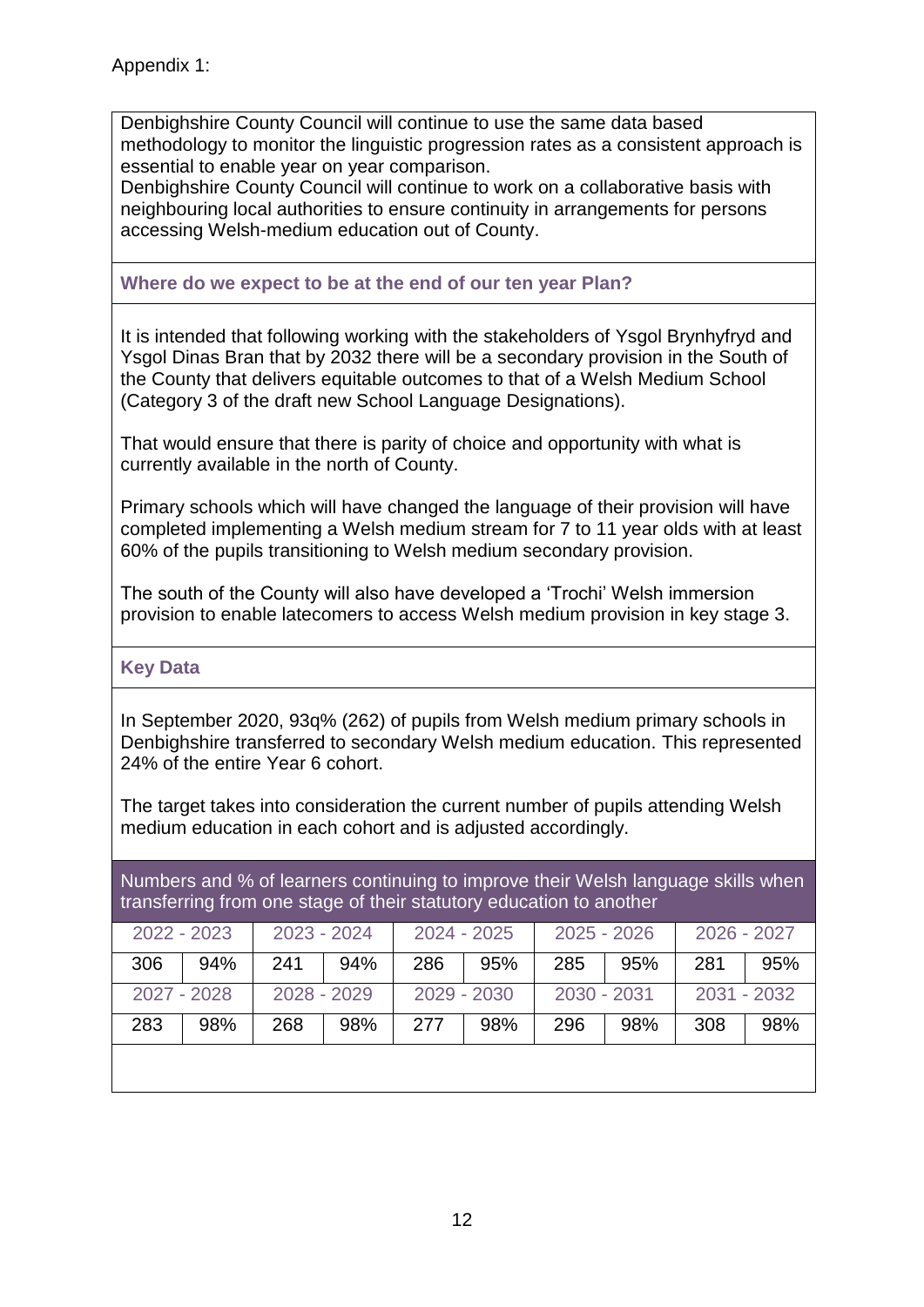## **More learners study for assessed qualifications in Welsh (as a subject) and subjects through the medium of Welsh**

## **Where are we now?**

#### **Baseline**

The data for 2018/19 will be used as the baseline as the most recent year when all measures where completed:

#### **Welsh medium students**

| <b>Measure</b>                           | <b>Number</b> | Percentage |
|------------------------------------------|---------------|------------|
| $FP$ O <sub>5+</sub> (LCW)               | 225           | 85.6%      |
| $KS2$ L4+ (Cym)                          | 236           | 88.4%      |
| $KS3$ L <sub>5+</sub> (C <sub>ym</sub> ) | 222           | 92.5%      |
| KS4 A <sup>*</sup> - C (Cym)             | 165           | 77.5%      |

## **English medium students**

| <b>Measure</b>       |     | Number   Percentage |
|----------------------|-----|---------------------|
| KS2 L4+ (Welsh 2nd)  | 690 | 88.4%               |
| KS3 L5+ (Welsh 2nd)  | 763 | 79.9%               |
| KS4 A*-C (Welsh 2nd) | 470 | 65.1%               |

In 2019, 27% of all learners in Denbighshire studied for a first language GCSE qualification with 21% of all learners achieving an A\*- C.

The percentage of learners obtaining  $A^*$  - C ( $2^{nd}$  language) decreased as more pupils were entered into the full course as the short course qualification was abolished. 470 learners were entered into the qualification in 2016 compared with 724 in 2019.

#### **Welsh as an A- Level subject**

| <b>Academic</b><br>year | <b>Students entered</b><br>for Welsh<br>language | <b>Students entered</b><br>for Welsh 2nd<br>language |
|-------------------------|--------------------------------------------------|------------------------------------------------------|
| 2018/19                 | 16                                               |                                                      |
| 2019/20                 | 18                                               |                                                      |

5% of the cohort studied either Welsh 1<sup>st</sup> or 2<sup>nd</sup> Language at A level in 2018/19. In 2019/20 the percentage increased to 7.5% although the cohort was also smaller than 2018/19.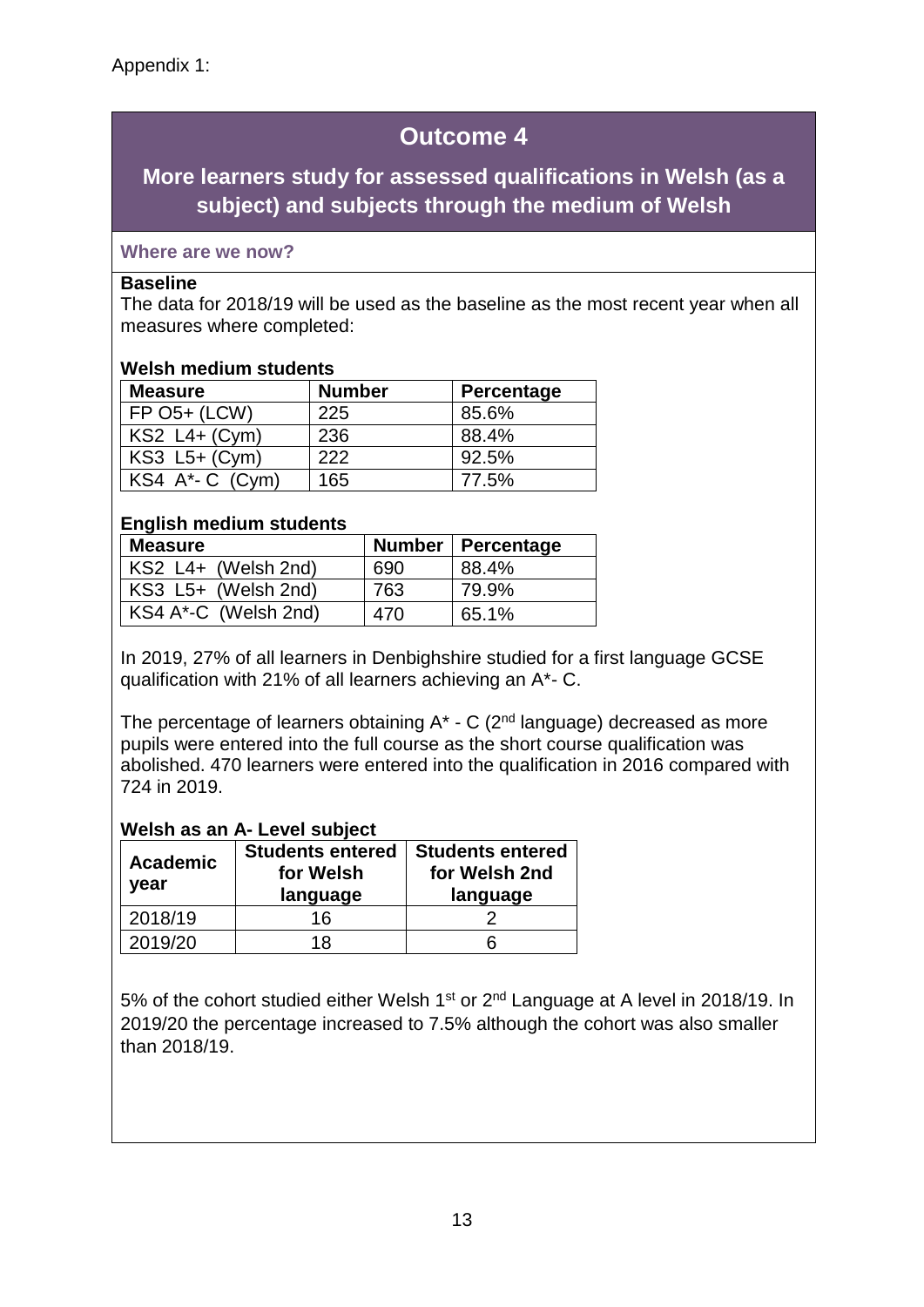**Where do we aim to be within the first 5 years of this Plan and how we propose to get there?**

## **How will we support Secondary schools to take steps to increase the number and percentage of pupils can that study through the medium of Welsh?**

- We will engage with families from Welsh medium primary schools to continue with Welsh medium education utilising social media platforms.
- Support more pupils in English medium primary schools to access the 'trochi' immersion programme at Ysgol Glan Clwyd.
- Provide training for those teachers who require additional support to use the language.
- Ensure that schools understand the requirements of new GCSE qualifications due to the Curriculum for Wales.
- Develop additional targets following Qualifications Wales' consultation on the proposal that the Welsh GCSE will be equivalent to one and a half GCSEs.

## **How will we support Secondary schools to take steps to increase the number of qualifications pupils can study through the medium of Welsh?**

- We will work with our schools to baseline all information regarding the KS4 and KS5 Welsh medium study rate and course availability as of September 2022.
- We will work on ensuring that the education offer in south of the County provides parity to the offer available in the north and that the offer is sustained with no regression.
- Continue to distribute the relevant Welsh language finance to ensure Welsh medium classes for KS4 subjects - monitor and justify this expenditure before, during and at the end of financial periods.
- Use the e-sgol system to support GCSE subjects and enhance the e-sgol menu in terms of Welsh medium A Level subjects.
- Ensure that pupils studying a first language qualification, who also study the Welsh Baccalaureate, are to be assessed through the medium of Welsh.
- Support those teachers who lack linguistic confidence to attend the sabbatical course and provide improvement sessions (gloywi iaith) for them within the authority.
- Collect current data from whichever exam/qualification board schools choose e.g. some schools changing from teaching A Level to providing a BTEC course.
- Support schools as they design an appropriate progression along pupils' linguistic route from one sector to another, in line with the Curriculum for Wales.
- Establish a close relationship and plan with Careers Wales in order to share positive messages.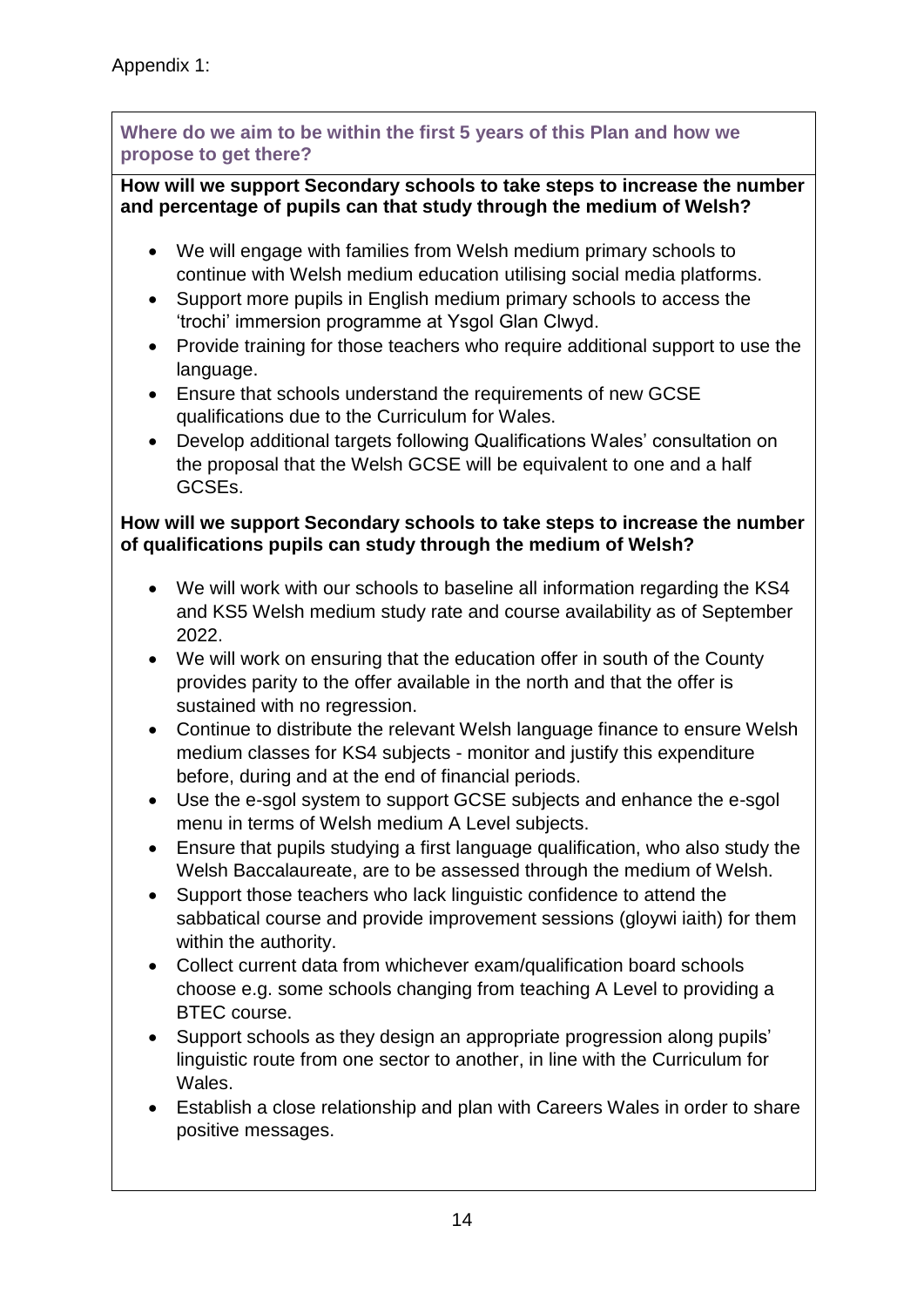## **Welsh as an A Level subject**

- We will develop the use of e-ysgol to share expertise between schools to ensure that Welsh is offered as an A Level subject in all A level provision in the County.
- We will collaborate with schools to promote the advantages of studying Welsh as a subject amongst pupils and parents/guardians by creating our own case study videos tracing the careers to date of pupils who studied Welsh as an A Level subject.

#### **Where do we expect to be at the end of our ten year Plan?**

At the end of this 10-year plan, the provision of two Secondary schools in Denbighshire will meet the outcome requirements of Welsh medium designation (School categories according to Welsh-medium provision – Welsh Government).

To see the percentage of learners studying for their qualifications through the medium of Welsh to increase gradually every year replicating the increase that has taken place in Primary provision.

More students will be studying Welsh as a subject at A level.

We expect to see an increase in pupils and parents' confidence to choose Welsh medium education.

In the 2031 census results, we will expect to see a higher percentage of pupils between 5 and 15 years old who can speak Welsh.

#### **Key Data**

The percentage of learners studying for assessed qualifications in Welsh (as a subject) and subjects through the medium of Welsh at the end of Key Stage 4.

| $2022 - 2023$ |     | $2023 - 2024$                |     | 2024 - 2025 |             | 2025 - 2026 |             | 2026 - 2027 |     |
|---------------|-----|------------------------------|-----|-------------|-------------|-------------|-------------|-------------|-----|
| 261           | 21% | 294                          | 22% | 276         | <b>22%</b>  | 295         | 23%         | 279         | 24% |
| 2027 - 2028   |     | 2028 - 2029<br>$2029 - 2030$ |     |             | 2030 - 2031 |             | 2031 - 2032 |             |     |
| 256           | 24% | 301                          | 27% | 300         | 27%         | 296         | 27%         | 289         | 28% |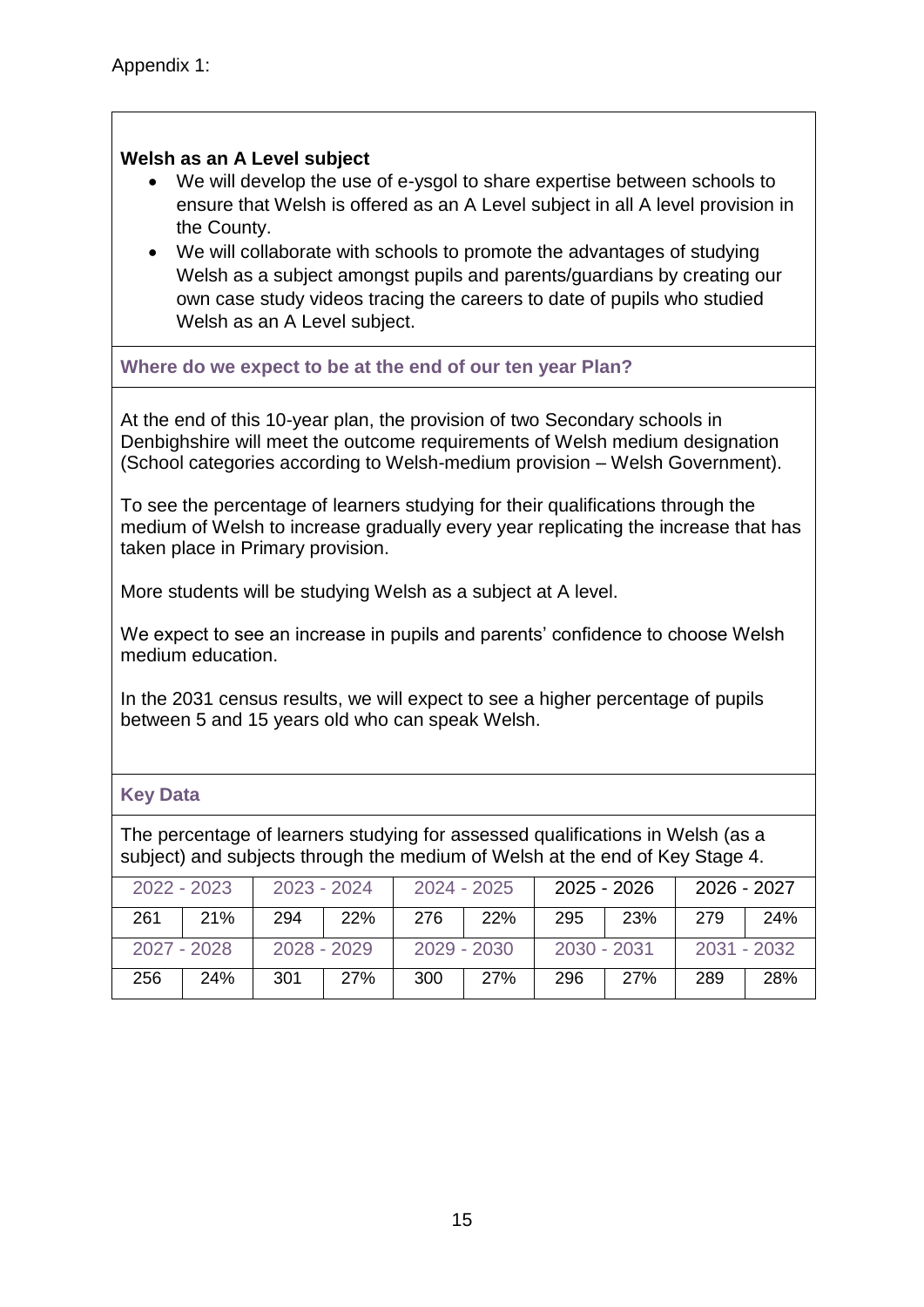# **More opportunities for learners to use Welsh in different contexts in school**

## **Where are we now?**

Denbighshire is committed to improving the Welsh language skills of persons receiving Welsh medium education in any school in order to improve standards of Welsh medium education. Individual school standards are scrutinised by elected members through the School Standards Monitoring Group and by Gwe officers.

Schools participate in activities for specific days to promote the Welsh language, such as Shwmae Su'mae Day, Welsh Music Day, Saint David's Day, etc. with Denbighshire County's Council corporate communication team also promoting these activities.

Since 2017, it has also been an expectation for all schools in Denbighshire to include in their annual governors report to parents what they have done to improve the Welsh language against the outcomes in the plan

## **Partners**

In Denbighshire, the Urdd have led on undertaking a mapping exercise to identify the opportunities available for school age children to use their Welsh language skills outside of the classroom. Urdd, Menter Iaith, the Young Farmers and Denbighshire Youth Service are providers in Denbighshire.

Two Urdd officers work specifically within Denbighshire due to the Service Level Agreement of Denbighshire Youth Service and a Gwynt y Mor grant. 229 Denbighshire children competed in the 2020 Eisteddfod T. Over the summer of 2020 in partnership with Denbighshire Social Services and Denbighshire Youth Service the Urdd provided a Summer Club in Prestatyn and Ruthin for 6 weeks.

Activities have been organised for specific days to promote the Welsh language, such as Shwmae Su'mae Day, Welsh Music Day, St David's Day.

## **Siarter Iaith**

Denbighshire want to encourage children and young people to use Welsh in all aspects of their lives. All our Welsh Medium primary schools are implementing and following the Siarter Iaith framework.

Since launching the Siarter Iaith in our Welsh medium schools and the Cymraeg Campus in our English medium schools, innovative work has been undertaken by the schools to increase the social use of Welsh within the whole school community.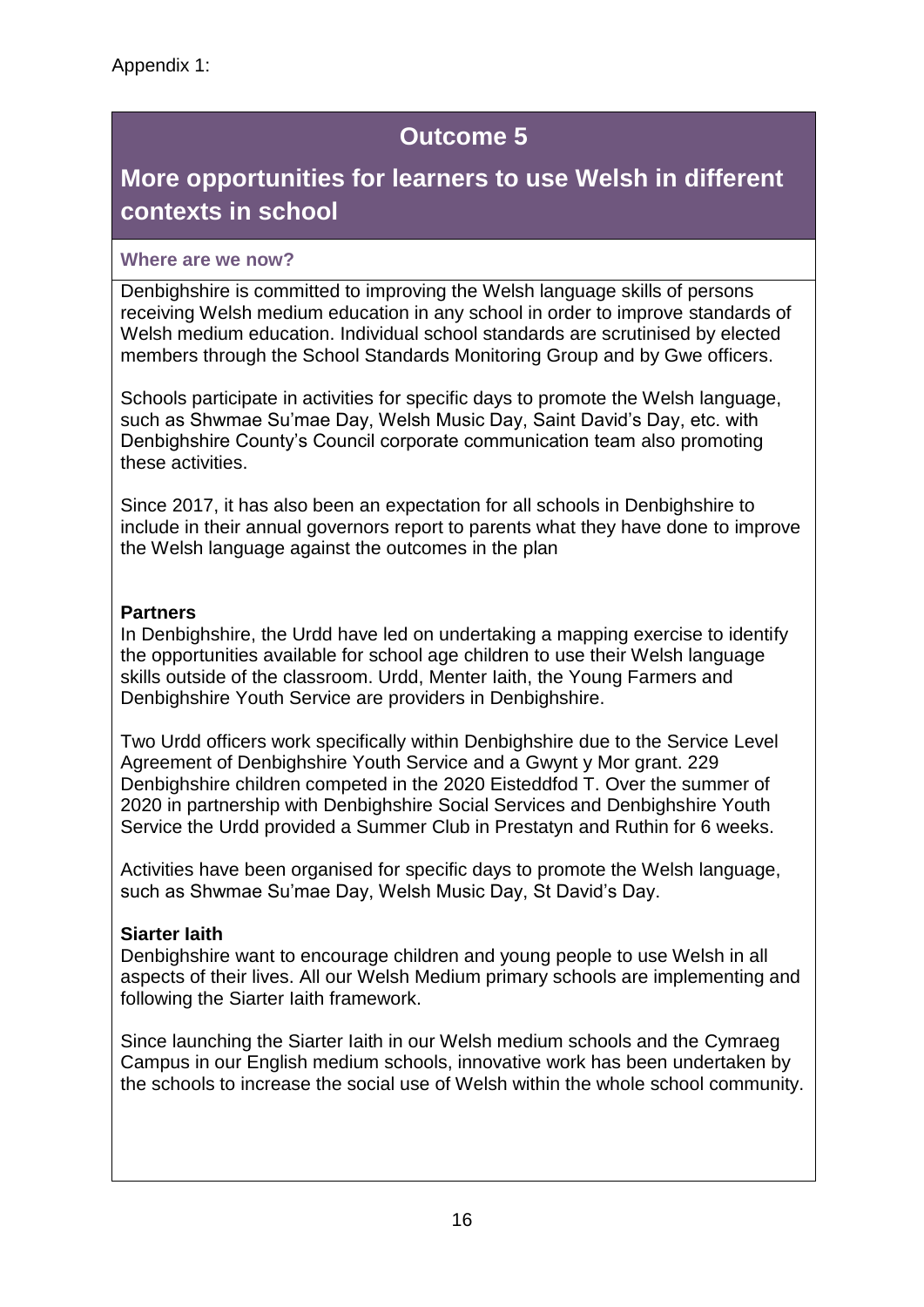## Appendix 1:

The following schools have achieved the Gold award:

| <b>Achieved in 2018</b>    | <b>Achieved in 2019</b>    |  |  |  |
|----------------------------|----------------------------|--|--|--|
| <b>Ysgol Bro Cinmeirch</b> | <b>Ysgol Y Llys</b>        |  |  |  |
| Ysgol Gymraeg y            | Ysgol Twm o'r Nant         |  |  |  |
| Gwernant                   | <b>Ysgol Tremeirchion</b>  |  |  |  |
|                            | <b>Ysgol Carreg Emlyn</b>  |  |  |  |
|                            | <b>Ysgol Bro Dyfrdwy</b>   |  |  |  |
|                            | <b>Ysgol Pen Barras</b>    |  |  |  |
|                            | <b>Ysgol Pant Pastynog</b> |  |  |  |
|                            | <b>Ysgol Henllan</b>       |  |  |  |
|                            | <b>Ysgol Pentrecelyn</b>   |  |  |  |
|                            | <b>Ysgol Dewi Sant</b>     |  |  |  |
|                            | <b>Ysgol Betws GG</b>      |  |  |  |
|                            | <b>Ysgol Bro Elwern</b>    |  |  |  |

There are 33 English medium primary schools following Cymraeg Campus Welsh framework. Currently 23 schools have achieved the Bronze award but none have yet achieved Silver or Gold.

**Where do we aim to be within the first 5 years of this Plan and how we propose to get there?**

Ensure that all schools have strong action plans to raise standards in Welsh. With Gwe Challenge Advisers to support schools in formulating robust action plans for improving Welsh with a clear focus on individual school's Estyn recommendations.

We will continue to facilitate the 'Siarter Iaith' network in order to share ideas, good practice and lessons learned. This will allow the opportunity for schools to collaborate and plan together. We will work to ensure that all Welsh medium primary school achieve the Siarter Iaith Gold award.

We will aim to see more pupils studying subjects such as Physical Education through the medium of Welsh in order to increase the number of confident Welsh speakers participating and working in the sport and leisure industry.

Ensure schools continue to participate in activities for specific days to promote the Welsh language, such as Shwmae Su'mae Day, Welsh Music Day, Saint David's Day, etc.

We will merge our strategic group with the Welsh language forum in order to align work of both groups to the same aim and establish a closer link with relevant stakeholders.

The council will appoint a lead partner to coordinate partners to ensure that there are opportunities in every area for young people to socialise in Welsh as a first and second language. Partners will include but not limited to the Urdd, Menter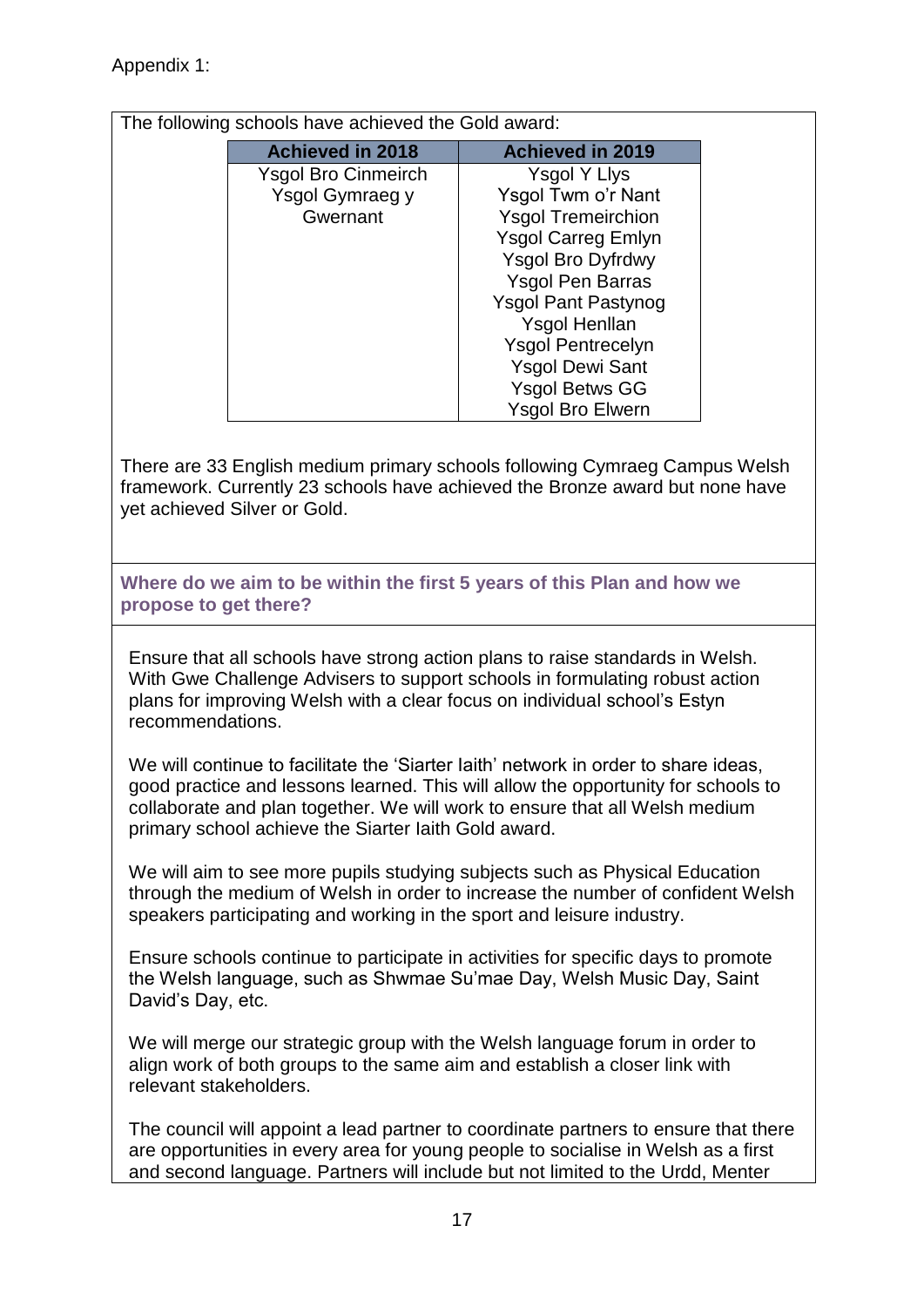iaith, Young Farmers and Young people forum. The work will also involve promoting the available provision.

Mudiad Meithrin will lead and together with other partners will promote all the messages of early years provision to a wide audience - by being inclusive and ensuring that the shared message is suitable for everyone from any community by following Llais yr Iaith's guidelines. This will include sharing the Baby Steps podcast to a wider audience and promoting Welsh education in several languages.

The Urdd will ensure that all the experiences of children and young people through its activities dovetail into the Curriculum for Wales and its 4 purposes. As a key partner in the delivery of this plan the Urdd will lead on providing extracurricular and community opportunities that increase the use of Welsh among children and young people.

The Urdd will promote the availability of their residential experiences for pupils will provide opportunities to gain an all-Welsh 24 hour experiences and create positive, long-term memories of the Welsh language.

The Urdd will aim to increasing participation in its current and develop new activities in order to support the delivery of this plan. Participation in the Urdd Eisteddfod is open to every school regardless of language category and the level of participation will be measured throughout the length of this plan.

The Urdd will also be involved in post 16 provision to offer apprenticeship opportunities and employability skills within the local authority area.

## **Where do we expect to be at the end of our ten year Plan?**

The development of the Curriculum for Wales will bring a requirement for all our children and young people to be ambitious, capable learners who: can communicate effectively in different forms and settings, using both Welsh and English.

Therefore during the ten year plan we expect to see increased confidence and pride amongst pupils in their ability to communicate in Welsh and English and in multilingualism in general. Ensuring that the Welsh language is relevant, lively, contemporary and inclusive will be crucial elements in the success of these actions during the WESP's duration.

A programme of extracurricular social activities will have been designed in collaboration with our stakeholders, and will be in place to develop further the opportunities available for pupils of all ages to use their Welsh language skills.

All primary schools will have obtained Gold in either Siarter Iaith or Cymraeg Campus.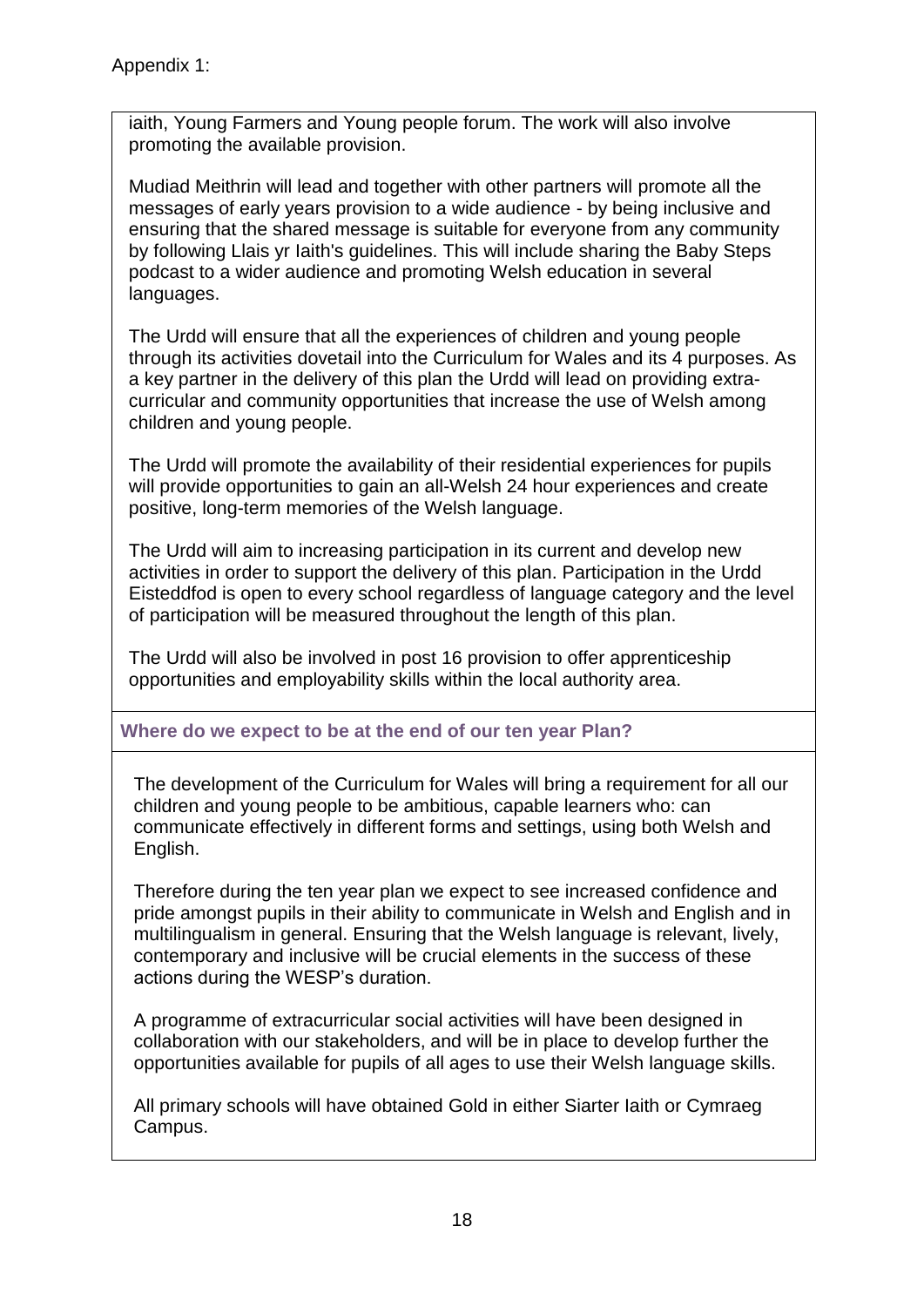There will be a significant increase in the level of participation in Welsh medium activities throughout Denbighshire.

## **Key Data**

There are currently 15,951 pupils attending schools in Denbighshire, whilst participation in Welsh medium activities has declined during the pandemic with approximately 6% of pupils participating in activities through the medium of Welsh.

| Increasing opportunities for learners to use Welsh in different contexts in school |     |             |     |             |     |               |     |             |            |  |  |
|------------------------------------------------------------------------------------|-----|-------------|-----|-------------|-----|---------------|-----|-------------|------------|--|--|
| $2022 - 2023$                                                                      |     | 2023 - 2024 |     | 2024 - 2025 |     | $2025 - 2026$ |     | 2026 - 2027 |            |  |  |
| 1595                                                                               | 10% | 1914        | 12% | 1914        | 12% | 2233          | 14% | 2393        | 15%        |  |  |
| $2027 - 2028$                                                                      |     | 2028 - 2029 |     | 2029 - 2030 |     | 2030 - 2031   |     | 2031 - 2032 |            |  |  |
| 2393                                                                               | 15% | 2871        | 18% | 2871        | 18% | 3031          | 19% | 3190        | <b>20%</b> |  |  |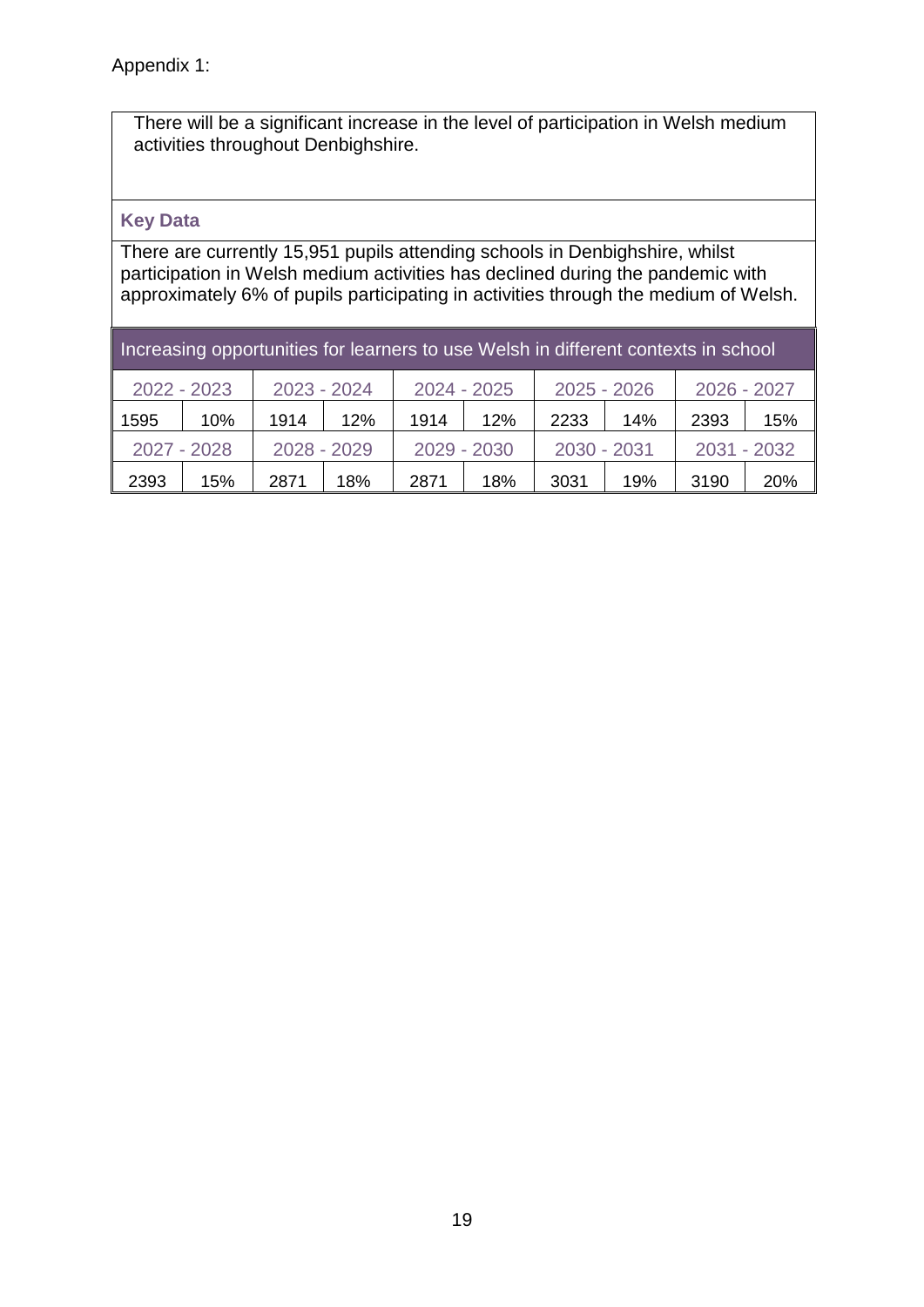**An increase in the provision of Welsh-medium education for pupils with additional learning needs (ALN) (in accordance with the duties imposed by the Additional Learning Needs and Education Tribunal (Wales) Act 2018**

## **Where are we now?**

The Additional Learning Needs and Education Tribunal (Wales) Act 201826 (the ALNET Act 2018) was introduced in January 2018 and has been implemented from September 2021. The ALNET Act 2018 requires LAs to keep the arrangements for supporting learners between the ages of 0 to 25 with ALN under review and consider whether these arrangements are sufficient. It includes a statutory requirement to take reasonable steps to create a Welsh medium and bilingual system of support for learners with ALN.

In response to the new Act, ALN provision provided within mainstream education is being coordinated on a cluster basis with an appointed coordinator for each cluster.

Denbighshire has two special schools Ysgol Tir Morfa, Rhyl and Ysgol Plas Brondyffryn, Denbigh and a Pupil Referral Unit, Ysgol Plas Cefndy for learners who experience difficulties in mainstream provision. Due to the geography of the County, this provision utilises satellite sites to reduce journey times.

During the previous plan work was undertaken to increase the number of Welsh speaking staff providing support within Speech and Language, Sensory and Behaviour support.

**Where do we aim to be within the first 5 years of this Plan and how we propose to get there?**

Continue with the approach of developing the appropriate support for each individual student. Neither Ysgol Tir Morfa nor Ysgol Plas Brondyffryn have a language designation and any pupil attending these schools would receive appropriate linguistic support.

- Review existing provision and broaden the Welsh medium support available for pupils in Denbighshire schools.
- Develop new bilingual resources so that school staff can use their language of choice on an individual basis utilising the hwb platform.
- Develop the Welsh language provision for services such as Behaviour support.
- Ensure that any new staff appointed are able to speak Welsh where gaps in existing provision are identified. Where this is not possible, due to the professional skills expertise required, additional support would be made available to assist staff to learning Welsh within two years of appointment.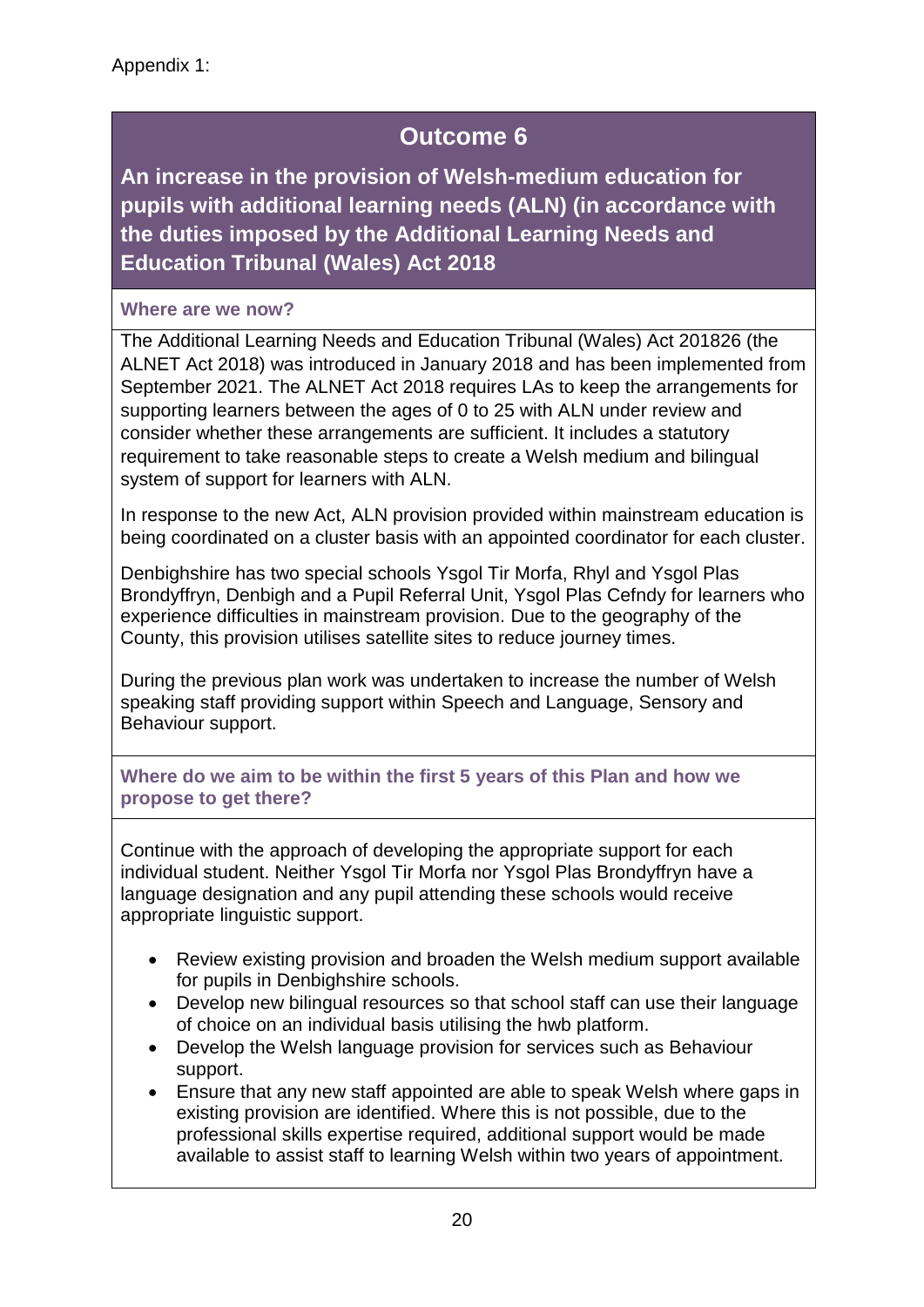Appendix 1:

**Where do we expect to be at the end of our ten year Plan?**

To continue to have appropriate linguistic support in place for pupils with Additional learning needs.

To have a continuity plan in place to ensure that linguistic support is maintained through the natural turnover of staff.

Continue with the current position of ensuring Welsh language provision within our schools and appropriate resources and training to support this.

Continue to review the needs of learners' needs in Denbighshire in order to ensure effective forward planning.

Co-operate on a multi-agency level through the medium of Welsh where possible and appropriate.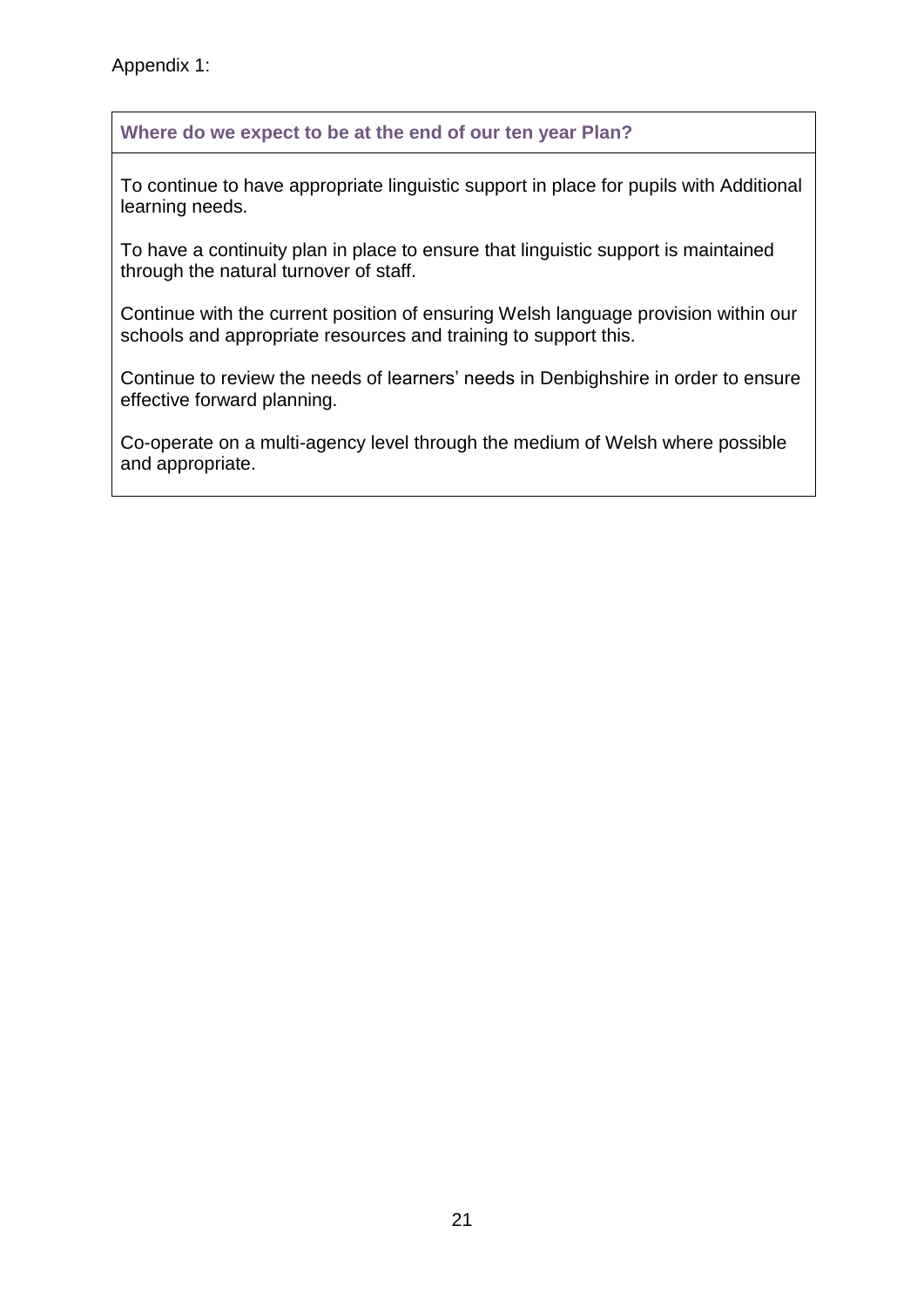## **Increase the number of teaching staff able to teach Welsh (as a subject) and teach through the medium of Welsh**

## **Where are we now?**

The last census of the language skills of school staff found that 41% of all staff had a higher or above skills in Welsh. 16% of the staff worked in English medium schools.

Denbighshire schools have a long track record of upskilling staff using the Welsh Sabbatical course. Over the last 3 years 11 teachers from Denbighshire schools have completed the course with 6 Denbighshire teachers starting on the course in September 2021.

Currently there are 14 Head teachers over the age of 55. This represents 25% of the total number of Head teachers. The number of head teachers in Welsh medium schools over 55 is 4 which is 7 % of the total number of Head teachers and 29% of all Welsh medium schools.

**Where do we aim to be within the first 5 years of this Plan and how we propose to get there?**

Work with Gwe and other organisations to ensure a clear career path and support for those teachers/deputy head teachers/senior teachers who wish to become head teachers within the authority and who are leaders in the Welsh medium sector.

Work with the authority's Human Resources department to review the suitability of its arrangements for planning the education workforce over the next 10 years period to ensure all policies and procedures are aligned with the plan.

Ensure consistency by all schools within their School language designation e.g. the expectation when recruiting in terms of the Welsh language, the expectation regarding the use of Welsh, professional conduct and the Welsh language etc.

Establish a multi departmental task force to develop and implement a new strategy to attract Welsh Medium staff to work within the education sector in Denbighshire.

Identify and secure full support for the relevant workforce that will need up-skilling through the Sabbatical Scheme (especially staff in schools which are in a transitional category) over the period of the plan.

Explore the possibility of developing a new programme to support secondary teaching and support staff to learn Welsh or to gain further confidence in using the language.

Ensuring sufficient early year's staff to expand provision through working with Mudiad Meithrin to provide Cam wrth Gam Courses and Apprenticeships.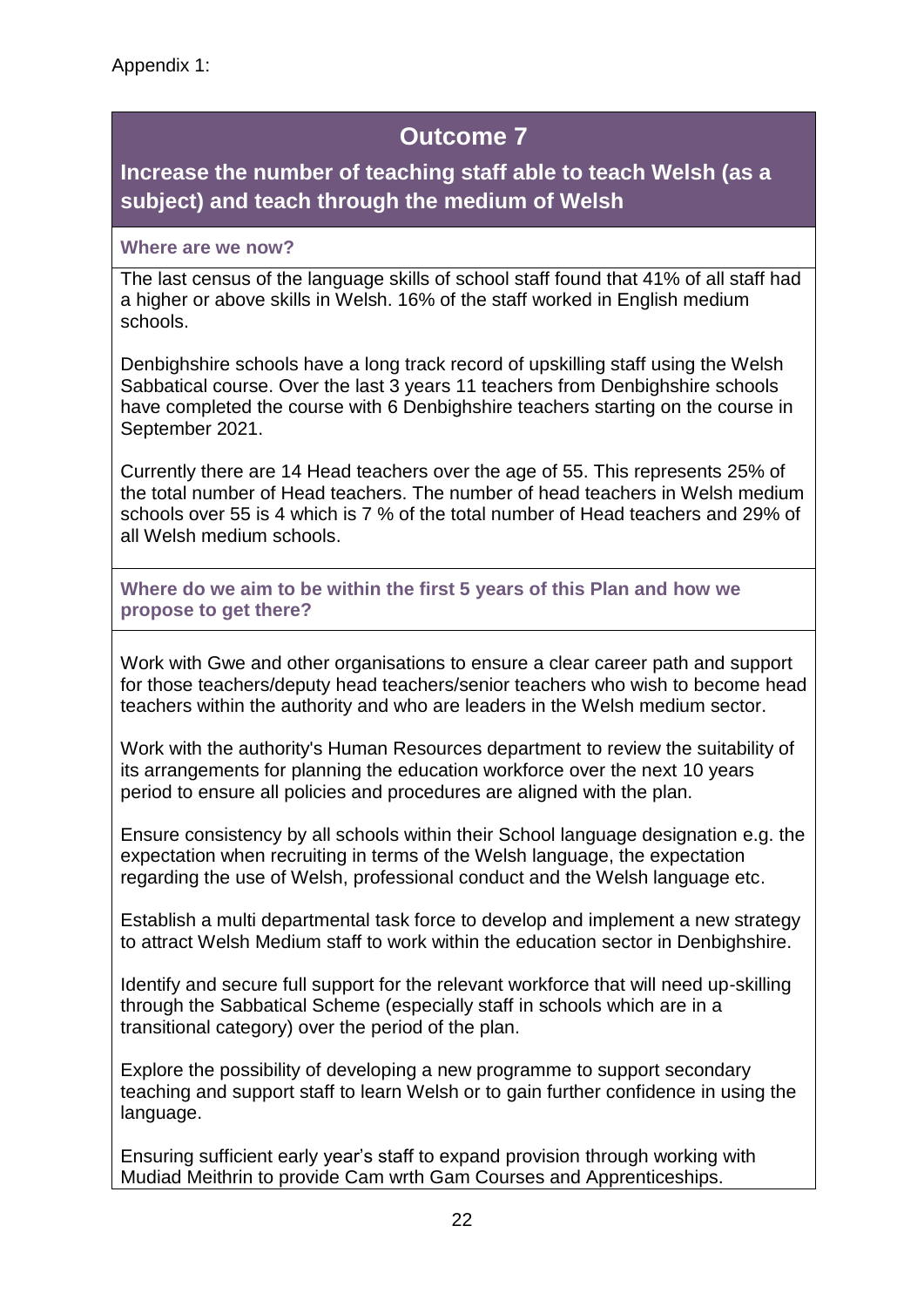## **Where do we expect to be at the end of our ten year Plan?**

Growth in the number of staff able to teach through the medium of Welsh and to teach Welsh as a subject.

A least 30 teachers will have completed the sabbatical course raising their skill level to higher or above. This included the teachers from transitional schools.

A robust and consistent recruitment process for the Education workforce which is aligned to this strategic plan.

The workforce is aware of its role in offering pupils the confidence to speak and use Welsh not only academically (oral, reading and writing) but also socially (being confident speakers who engage with and integrate in their communities).

The whole workforce in Denbighshire Schools see the important role they have in allowing pupils to become confident speakers and who see Welsh as an inclusive and relevant language in a world of other important languages.